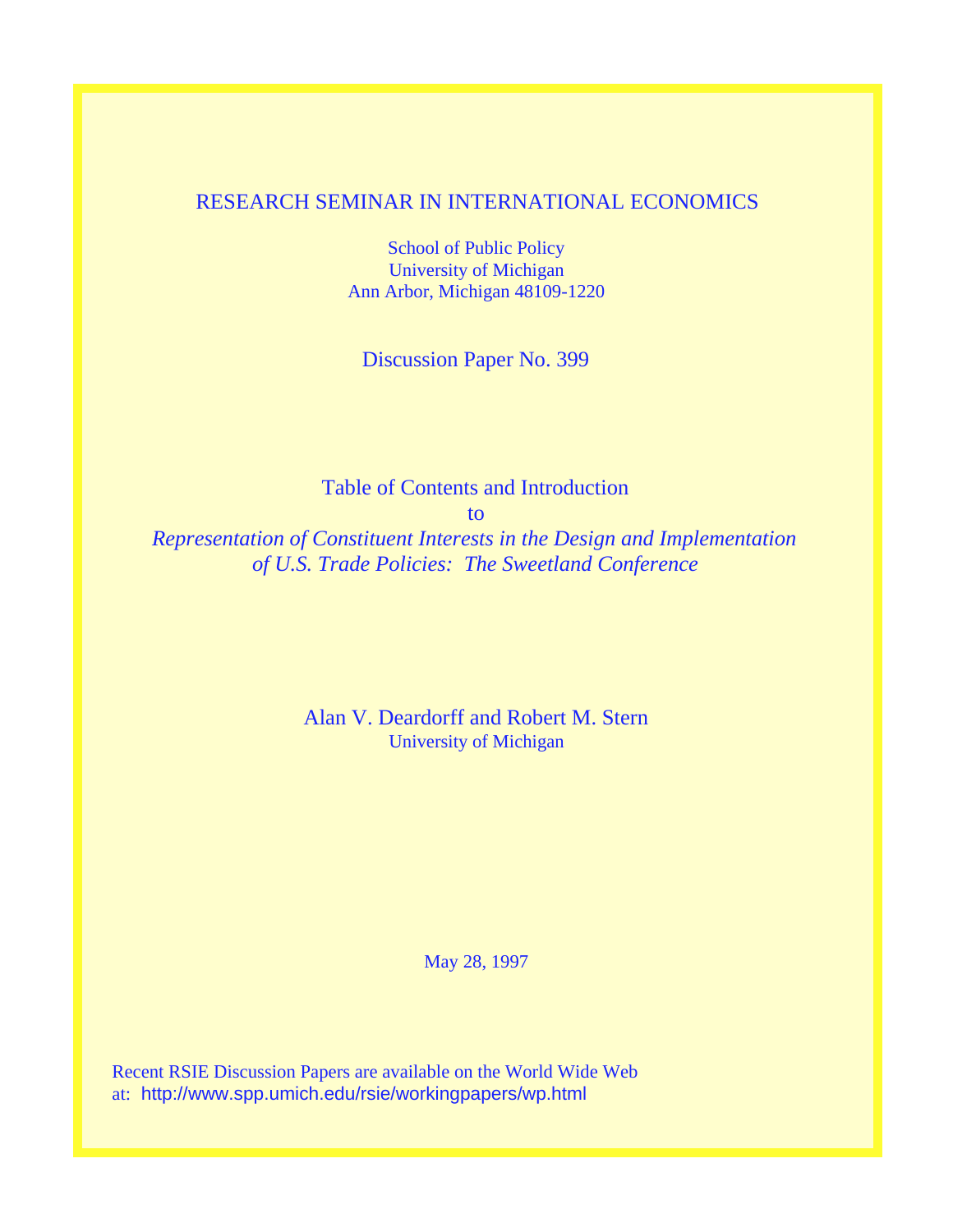#### **ABSTRACT**

## **Table of Contents and Introduction**

**to**

## *Representation of Constituent Interests in the Design and Implementation of U.S. Trade Policies: The Sweetland Conference*

## **Alan V. Deardorff and Robert M. Stern**

## **The University of Michigan**

This chapter introduces the proceedings of a conferences held on November 8-9, 1996, in Ann Arbor, MI, honoring John Sweetland and his late wife, Gayle, for the generous gift commitments that they have made to the Michigan Department of Economics. The academic purpose of the conference was to examine how constituent interests in the private sector, nonprofit sector, and government interact to determine United States international trade policy. The conference brought together authors and discussants from academic institutions, the private sector, and the Ways and Means Committee of the U.S. House of Representatives. In setting forth the aims of the conference, those involved were asked in particular to address: (1) the objectives of trade policy sought by the various interest groups who were the subject of their paper or comments; (2) how each group's interests are identified and promoted and what means are used for these purposes; (3) the extent to which the objectives and behavior of each group conform to how the political economy of trade policy is treated in the economics and political science literatures; and (4) how effective each group has been in achieving its objectives.

Chapter 1 of *Representation of Constituent Interests in the Design and Implementation of U.S. Trade Policies: The Sweetland Conference*, Alan V. Deardorff and Robert M. Stern, eds., proceedings of a conference sponsored by Department of Economics and School of Public Policy,

University of Michigan, Ann Arbor, MI, November 8-9, 1996.

| <b>Keywords:</b> Political Economy of Trade | Correspondence:                              |
|---------------------------------------------|----------------------------------------------|
| <b>JEL Subject Code: F13 Trade Policy</b>   | Alan V. Deardorff<br>Department of Economics |
|                                             | University of Michigan                       |
|                                             | Ann Arbor, MI 48109-1220                     |
|                                             | Tel. 313-764-6817                            |
|                                             | Fax. 313-763-9181                            |
|                                             | E-mail: alandear@umich.ed                    |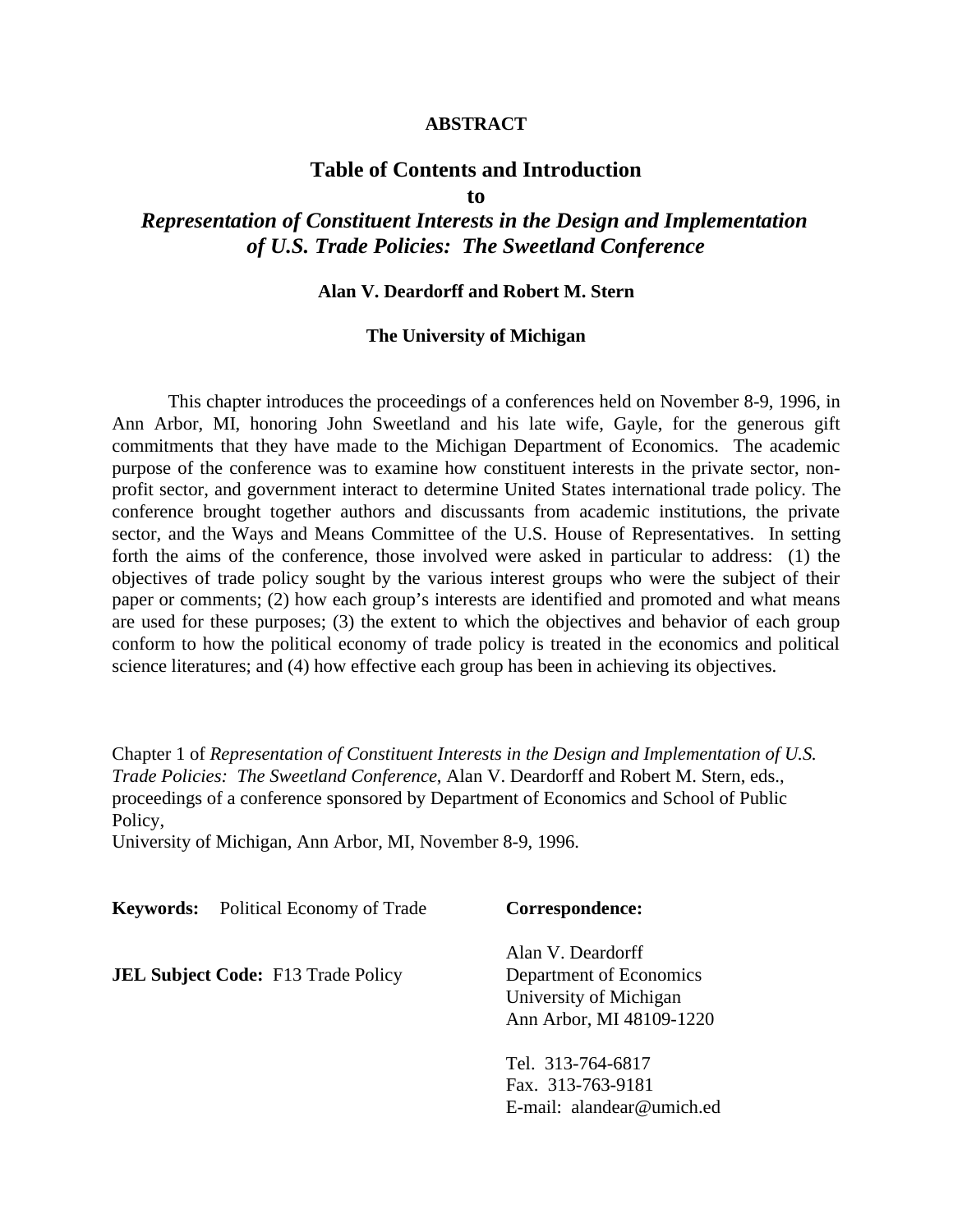#### **Table of Contents**

Preface and Acknowledgements Conference Keynote Address *John W. Sweetland*

#### Chapter

Part I. Introduction and Overview

|   | Introduction<br>Alan V. Deardorff and Robert M. Stern                                 |  |
|---|---------------------------------------------------------------------------------------|--|
| ◠ | $\Lambda$ as $\Omega$ considering of the $\Lambda$ of algebra $\Lambda$ that $\Omega$ |  |

2 An Overview of the Modeling of the Choices and Consequences of U.S. Trade Policies *Alan V. Deardorff and Robert M. Stern*

> Commentary *Gene M. Grossman*

> > Part II. The Context of U.S. Trade Policies

| U.S. Trade Policies: The Role of the Executive Branch |
|-------------------------------------------------------|
| Robert E. Baldwin                                     |

Commentary *Geza Feketekuty*

4 Congress, Constituencies, and U.S. Trade Policies *I.M. Destler*

> Commentary *Richard L. Hall*

> > Part III. Sectoral Producing Interests: Industry/Labor

|  | Trade Policy and the U.S. Auto Industry: Intended and |
|--|-------------------------------------------------------|
|  | Unintended Consequences                               |
|  | G. Mustafa Mohatarem                                  |

- 6 Steel: Trade Policy in a Changed Environment *Douglas A. Brook*
- 7 U.S. Trade Policies for the Textile and Apparel Industries: The Political Economy of the Post-MFA Environment *Robert E. Scott*
- 8 The Representation of Economic Interests in U.S. Semiconductor Trade Policy *Douglas A. Irwin*
- 9 U.S. Trade Policy vis-à-vis the Aircraft Industry *Raymond J. Waldmann and Jay Culbert*
- 10 The Role of Constituencies in U.S. Policy Development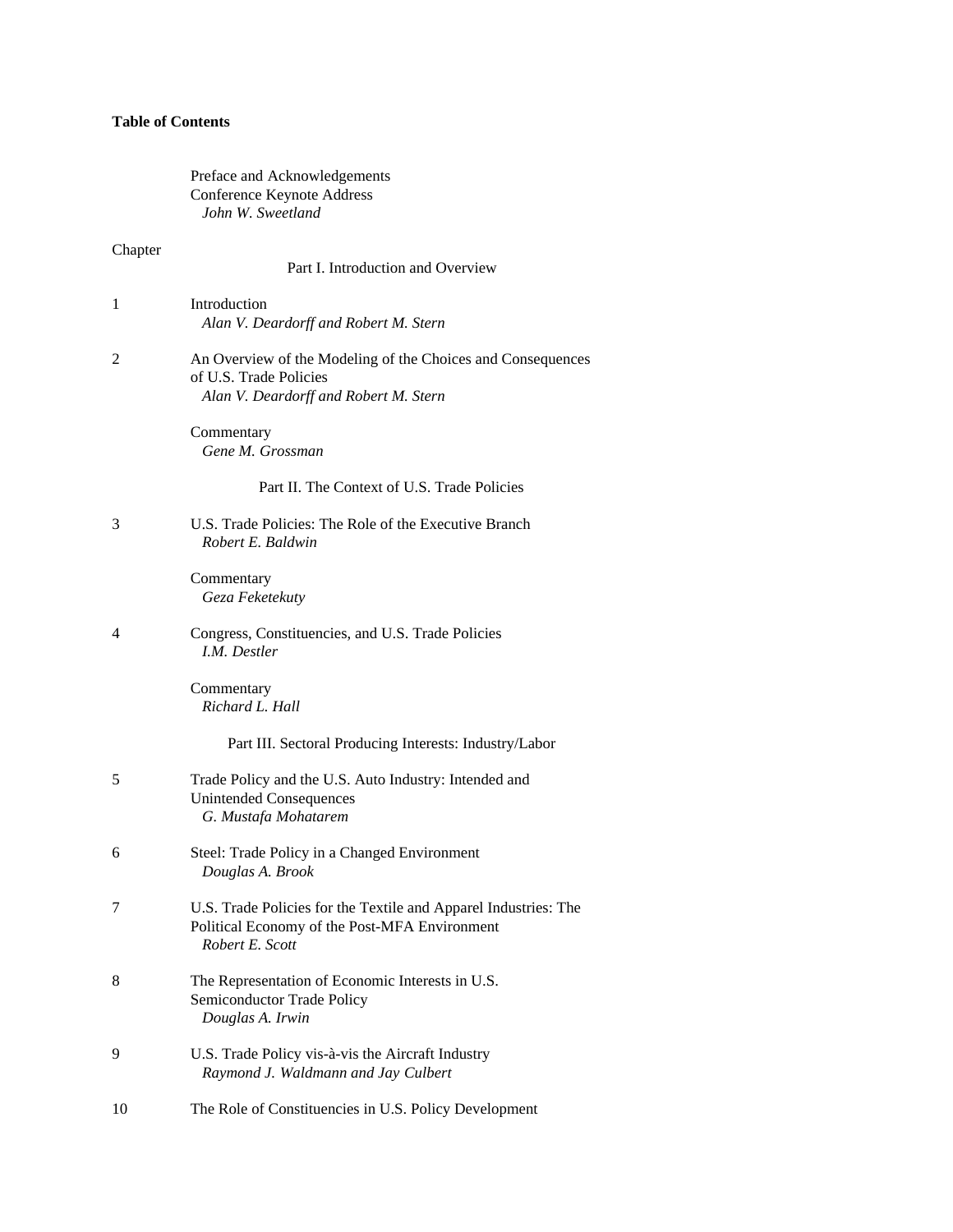Towards Trade in Financial Services *Harry L. Freeman*

Commentary *James A. Levinsohn Gary R. Saxonhouse*

## Part IV. Other Constituent Interests

| 11 | Environmentalists and Trade Policymaking |
|----|------------------------------------------|
|    | Daniel C. Esty                           |

**Commentary** *Richard C. Porter*

12 Trade and Human Rights *T.N. Srinivasan*

> Commentary *Robert Pahre*

## 13 Trade Policy and Trade Law: The Advocate's Perspective *Richard O. Cunningham*

**Commentary** *John D. Greenwald*

14 Trade Policy and the Media *Joe H. Stroud Jutta Hennig*

#### Part V. Further Commentary

| 15 | Constituent Representation: Exploring the Context of the Key |
|----|--------------------------------------------------------------|
|    | Policy Questions, Some Preliminary Observations              |
|    | John H. Jackson                                              |

- 16 U.S. Trade and Trade Policy: Challenges for the New Administration *Marina v.N. Whitman*
- 17 Trade and the 105<sup>th</sup> Congress: Overview *Bruce Wilson*
- 18 Summing Up *Jagdish Bhagwati*

Contributors and Conference Participants

Name Index

Subject Index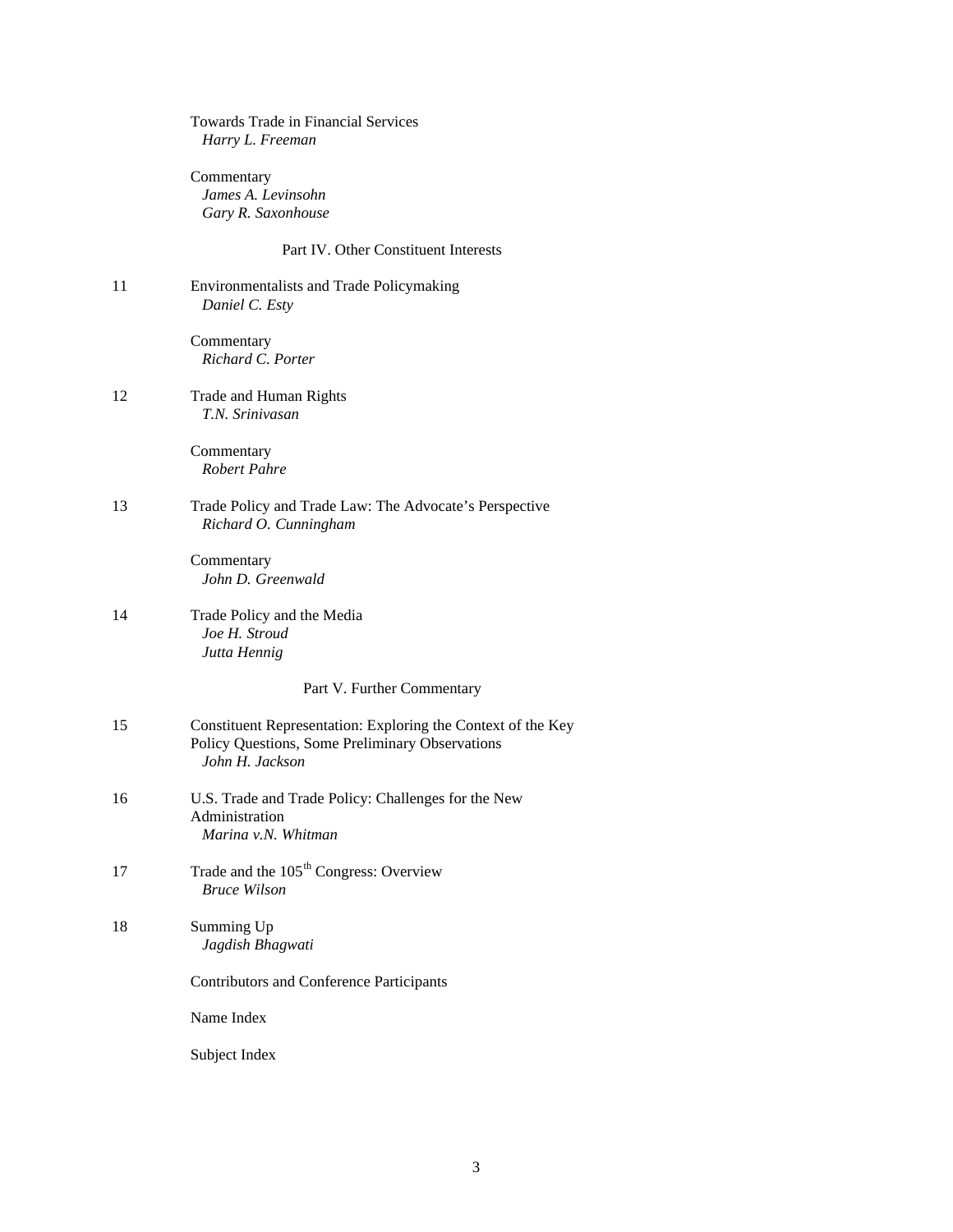## **CHAPTER 1**

#### **INTRODUCTION**

*Alan V. Deardorff and Robert M. Stern*

This volume contains the papers and comments that were commissioned for a conference on **Representation of Constituent Interests in the Design and Implementation of U.S. Trade Policies: The Sweetland Conference**, which was held in Ann Arbor on November 8-9, 1996. This conference served a dual purpose. First, it helped us to sharpen the focus of an ongoing project of research and policy outreach on issues of the political economy of U.S. international trade policies, in connection with a grant received from the Ford Foundation. At the same time and more important, it allowed us to honor John Sweetland and his late wife, Gayle, for the generous gift commitments that they have made to the Michigan Department of Economics. These include an endowed chair in international economics and three additional endowed chairs and related financial assistance for graduate and undergraduate students.

The conference authors and discussants were drawn from academic institutions, the private sector, and the Ways and Means Committee of the U.S. House of Representatives. In setting forth the aims of the conference, those involved were asked in particular to address: (1) the objectives of trade policy sought by the various interest groups who were the subject of their paper or comments; (2) how each group's interests are identified and promoted and what means are used for these purposes; (3) the extent to which the objectives and behavior of each group conform to how the political economy of trade policy is treated in the economics and political science literatures; and (4) how effective each group has been in achieving its objectives. To assist participants who were not conversant with the literature on the political economy of trade policy, we provided them with the introductory and concluding chapters of the 1996 book edited by Anne O. Krueger, *The Political Economy of American Trade Policy*, as well as a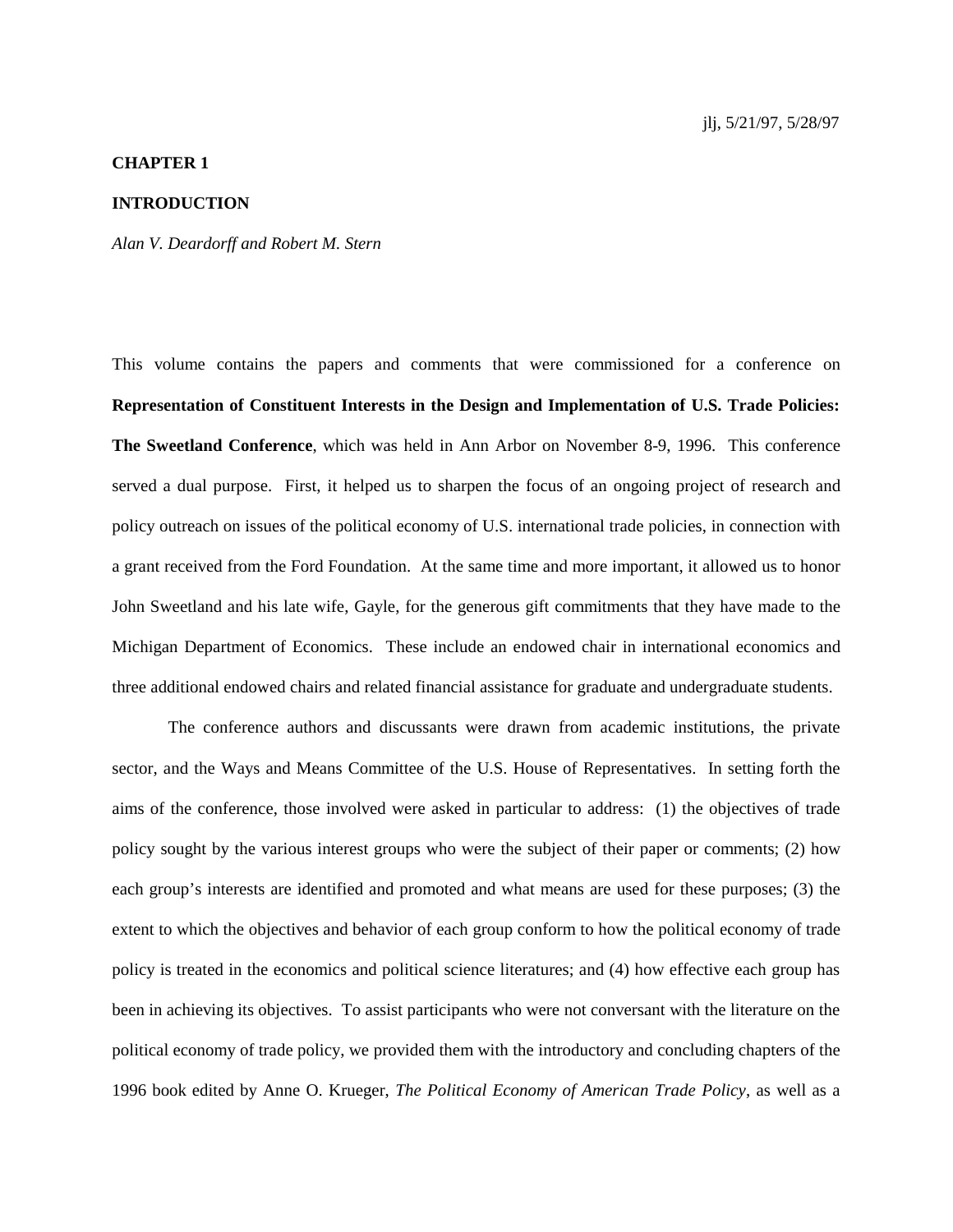chapter on the "Political Economy of Trade Policy," by Dani Rodrik that was published in 1995 in Volume III of the *Handbook of International Economics*. While these chapters were aimed especially at an academic audience, they nonetheless provided an indication to the nonacademic participants of many of the important aspects and limitations of the manner in which the political economy of trade policy has been modeled theoretically and empirically. These chapters also contained many useful bibliographic references.

The individual conference papers were revised following the conference to take into account the comments of the discussants as well as points raised during the floor discussion. It was decided to include the discussants' comments as they were originally prepared based on the conference versions of the papers, in order to capture the concerns and criticisms raised by discussants in the conference sessions. We trust that readers will find the comments interesting and informative in their own right and useful supplements to the individual papers.

To assist the reader in determining which chapters may be of greatest interest, we provide brief summaries in Section I that follows. Then, in Section II, we reflect on what we have learned from the papers and commentaries about how constituent groups may influence the design and implementation of U.S. trade policies.

#### **I. Structure and Overview of the Volume**

The keynote speech delivered by John W. Sweetland in the evening of the first day of the conference has been reproduced above. In this speech, Mr. Sweetland talked about his undergraduate and graduate experiences at the University of Michigan and the personal considerations that he had in mind in designating the endowed chairs to be established in international economics, industrial organization, macroeconomics, and one additional field to be determined. He also spoke at length about the importance of the public university in U.S. society.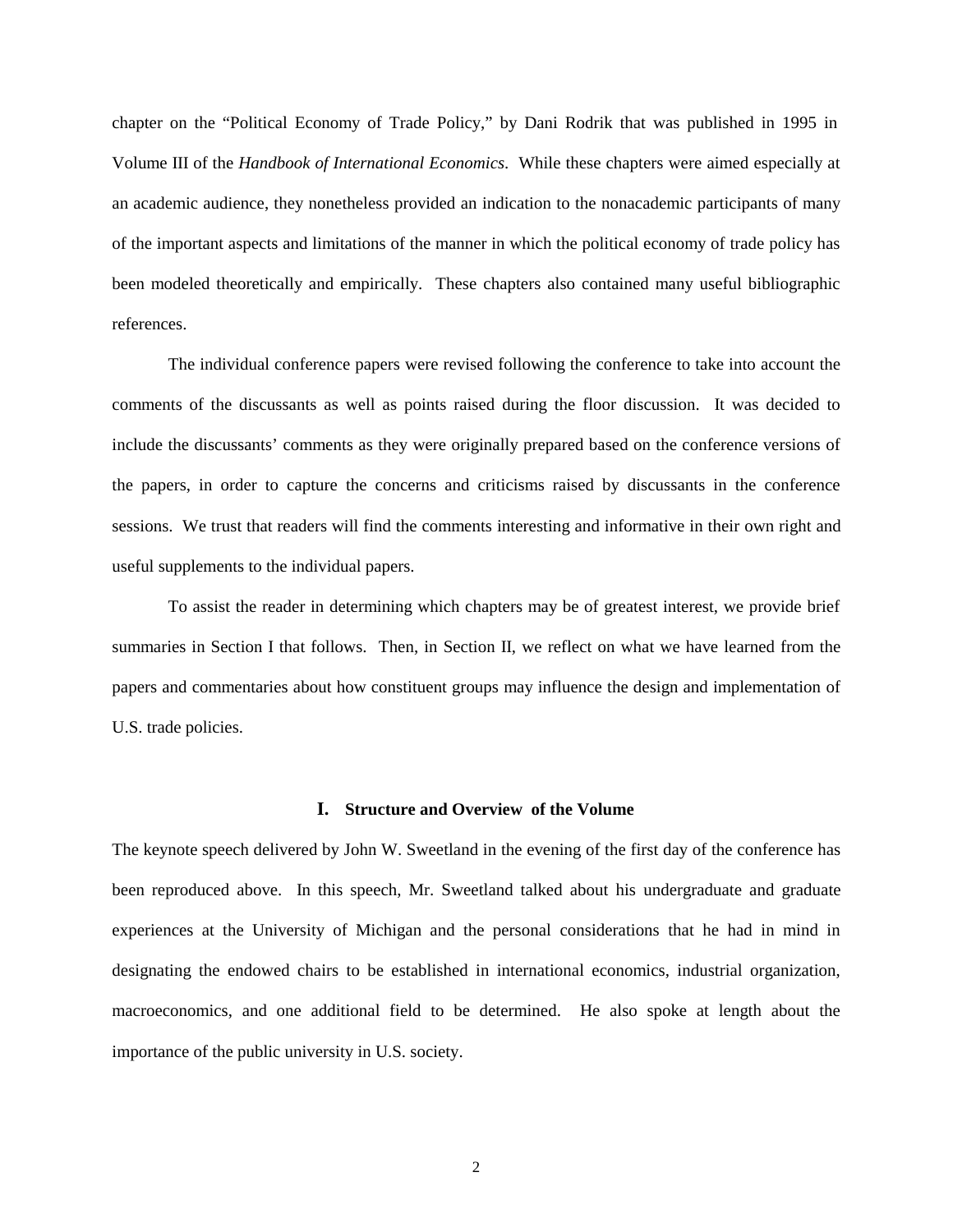Following this introductory chapter, **Chapter 2** by Alan V. Deardorff and Robert M. Stern provides **An Overview of the Modeling of the Choices and Consequences of U.S. Trade Policies**. Deardorff and Stern review the normative and political economy approaches to the modeling of trade policies and identify the major limitations of these approaches. They then discuss the *transaction-cost approach* developed by Avinash Dixit in his 1996 book, which may provide a middle ground between the other approaches and enable some hitherto imperfectly understood issues of trade policy to be addressed. After discussing briefly the empirical literature relating to the normative and political economy approaches, they provide a sketch of the main features of the U.S. trade-policy process, focusing in particular on the roles played by the agencies of government together with the important constituent interest groups in the U.S. economy. They then consider how each of the modeling approaches can be interpreted in its representation of the behavior and interaction of these constituencies. Setting modeling issues aside, they also ask what can be learned from the past half-century of U.S. trade-policy experiences and conclude that there has been a distinctive movement towards more liberal and open trade in the United States and elsewhere. In their concluding remarks, they discuss the implications of the interplay of the different modeling approaches for research and policy in light of their observation about the ways in which trade liberalization and increased openness have evolved.

In his commentary on the Deardorff and Stern paper, Gene Grossman expresses his agreement on the limitations of the political economy literature, especially since there are many trade-policy phenomena that remained unexplained and there is not much guidance offered on the choice of policies. He notes that there is a need to pay greater attention to identifying the important agents and constituent interest groups involved in the trade policy process and the factors shaping their behavior as well as the existing institutional and informational constraints. Grossman suggests that more attention should be devoted to determining why trade policies rather than other policies tend to be used, how the patterns of trade policy and sectoral protection change over time, and how different constituent interest groups use the policy process to attain their objectives. He takes issue with Deardorff and Stern's characterization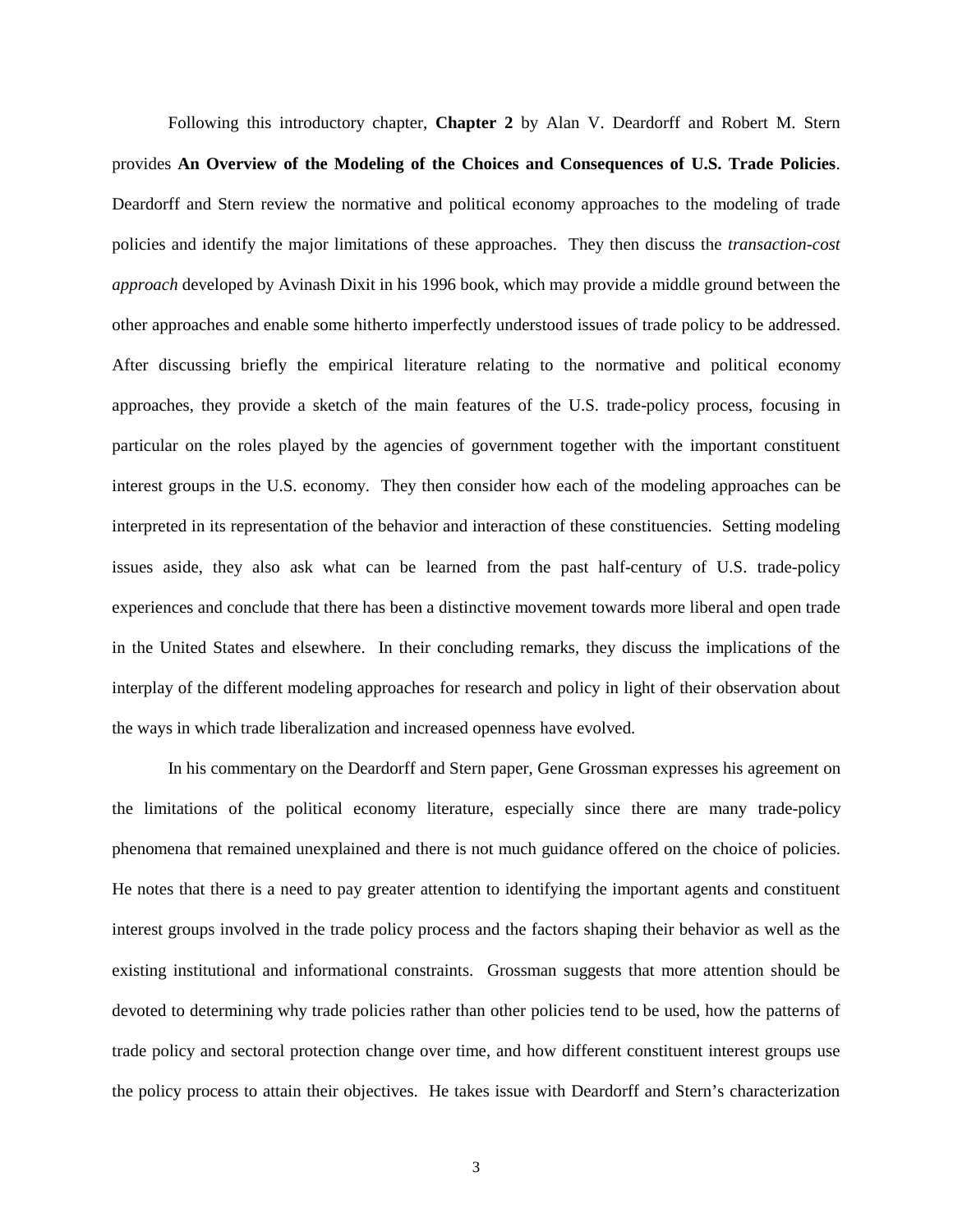of the transaction-cost model as middle ground between the normative and political economy approaches. In his view, what is needed are better political economy models that pay greater attention especially to the political environment and that point the way to more effective design of the institutions and rules of trade policy.

**Part II** of the volume deals with **The Context of U.S. Trade Policies**. The paper by Robert E. Baldwin in Chapter 3 discusses **U.S. Trade Policies: The Role of the Executive Branch**. Baldwin first surveys the models that economists and political scientists have used to analyze the making of trade policy, noting that these models typically do not distinguish between the roles and interactions of the President and the Congress. On the basis of the observation that Congress has delegated much of its traditional authority over trade issues to the President since the 1930s, he then proceeds to develop a game-theoretic model in which the President favors increased trade liberalization and has certain foreign policy objectives in mind, while Congress is more inclined towards granting import protection or seeking greater access to foreign markets. In this model, the President is assumed to have a "first-mover" advantage, in which case his actions can result in a more favorable outcome for both the Congress and the President than would otherwise be the case. Baldwin reviews the presidential roles in trade policy since the 1950s and notes that the success or failure realized depends importantly on whether or not the President has taken a leadership role in undertaking trade-policy initiatives. Thus, when presidential leadership is weak or absent, the Congress will play a stronger role with much less favorable outcomes because of its protectionist orientation. He also notes that most Presidents typically place great importance on achieving foreign policy objectives by means of trade policies.

In his commentary on Baldwin's paper, Geza Feketekuty notes that the bargaining process between the President and the Congress should be characterized in dynamic terms insofar as both participants can alter the process and shape the policy agenda. Furthermore, he points out that the process may be different before trade negotiations begin and at their conclusion, and that foreign interests may be especially important in the concluding phase. Feketekuty also notes that Baldwin may underplay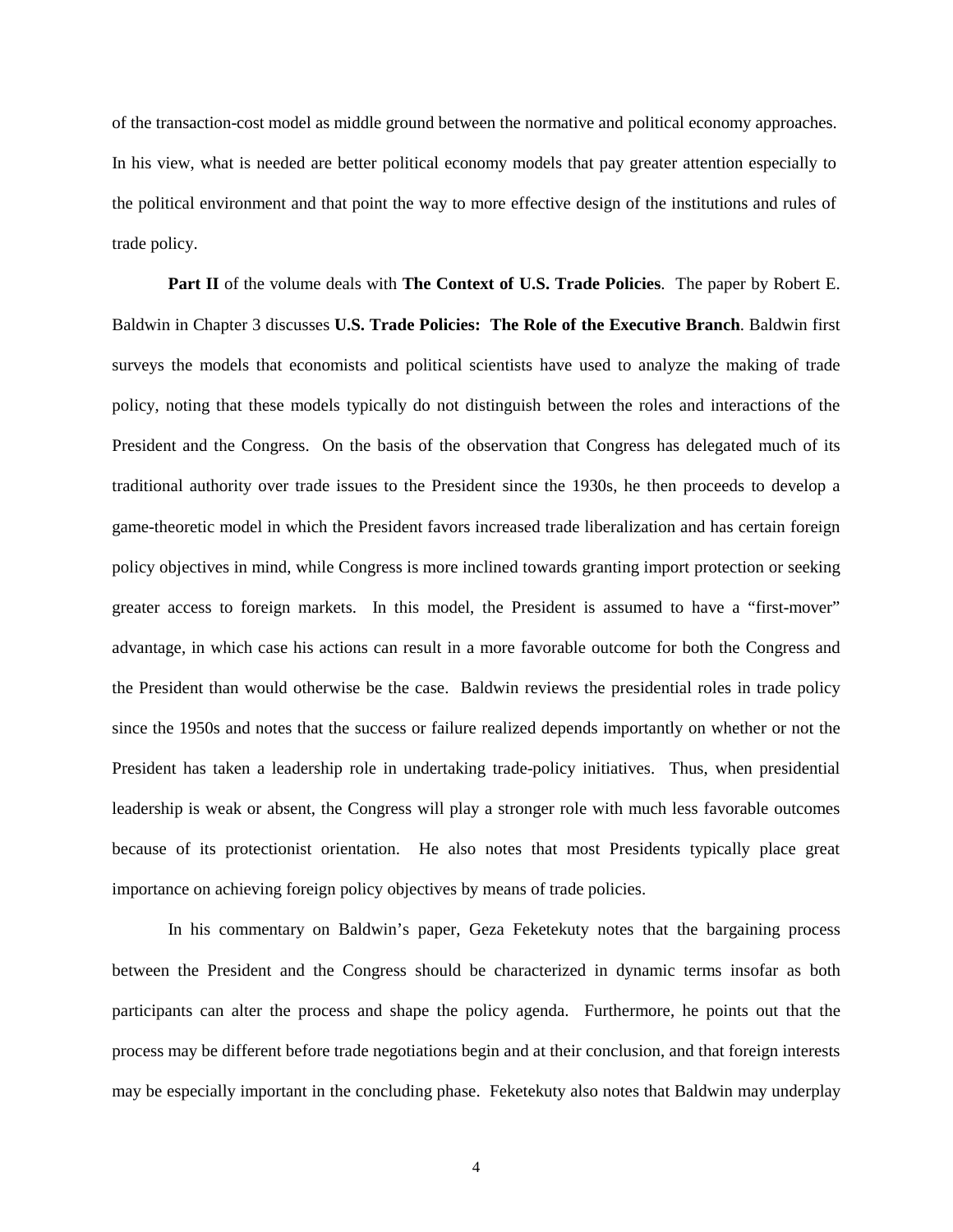the attention given by policymakers to consumer interests in the negotiating process and to the importance attached to expanding U.S. exports. Finally, he takes issue with Baldwin, arguing that the availability of fast-track negotiating authority enhances presidential power rather than limiting it.

In **Chapter 4**, I.M. (Mac) Destler discusses **Congress, Constituencies, and U.S. Trade Policy**. He focuses on the overall role that the Congress has played in trade policy and how this affected constituent interests. His basic premise is that since the 1930s the Congress has in effect delegated primary responsibility for trade policy to the President and to administrative bodies such as the U.S. International Trade Commission. This is in contrast to Baldwin's views expressed in Chapter 3 that there is an interaction between the President and the Congress on trade matters, and that it is important that the President take the leadership initiative to ensure realization of the benefits from trade liberalization. While Destler does not deny that Congress can and does in fact at times influence the trade-policy agenda, he argues that there is more show than substance involved. Destler views members of Congress as not seeking power in making trade policy. Rather, it is more important for members of Congress to maintain and enhance their political standing at home and in Washington. What matters then is taking more general positions on trade issues and not necessarily catering to the narrow interests of particular constituencies in the districts and states. The outcome of this process is that, since the President is more inclined to favor trade liberalization, constituent interests seeking special treatment end up with much less than they would have obtained if Congress had not delegated much of its authority over trade issues. Destler identifies four conditions that will facilitate achievement of the benefits of trade liberalization: (1) presidential priority to trade expansion; (2) bipartisan support; (3) close executive-congressional working relations in support of open trade policy; and (4) broad support for free trade as the guiding principle for trade policy. In considering the outlook for trade policy in the second Clinton Administration, Destler believes that the conditions just mentioned will be largely fulfilled and that further trade liberalization will be achieved. He notes, however, that concerns over trade and the environment and the impact of trade on wage inequality could dampen the pace of liberalization.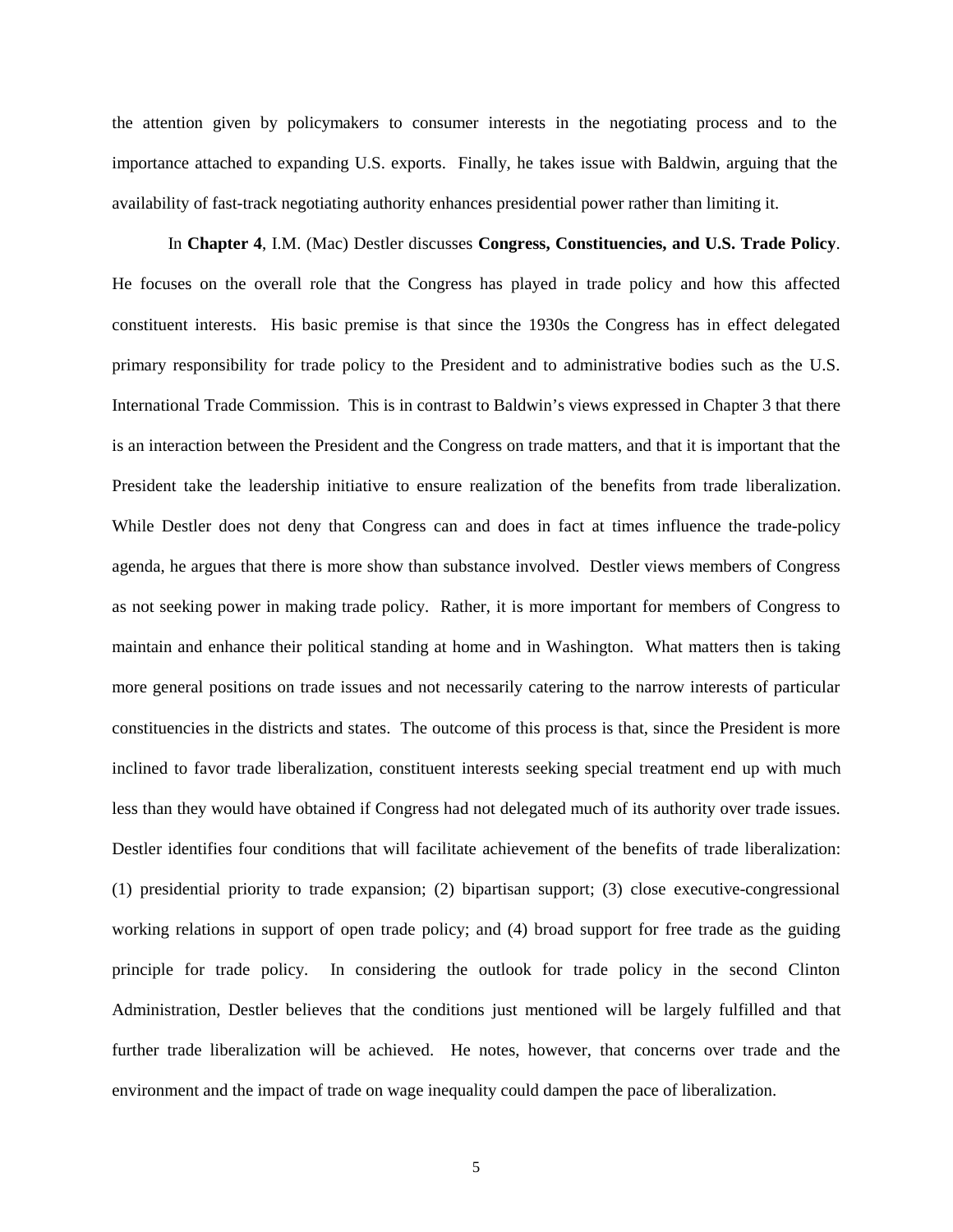In his commentary, Richard L. Hall notes that Destler has attempted to reconcile the protectionist impulses of Congressmen with the apparent disregard of constituent interests represented by Congressional approval of continuous movement towards freer trade in the past several decades. Hall characterizes the major assumptions made by Destler as follows: (1) members of Congress are selfinterested, not ideological; (2) self-interest takes the simple form of electoral self-interest; (3) electorally self-regarding Congressional members will cater to their homogeneous "high-demand" constituencies; (4) the stronger the industry presence in a state or district, the more responsive will Congressional members be; and (5) the members will then respond to constituent interests by voting to support protectionist policies. However, according to Hall, the evidence suggests that high demand constituencies have not received the protection from Congress that they might want. He suggests that Destler has mischaracterized constituent interest groups by treating them as high demand constituencies rather than being heterogeneous in their preferences. Hall gives an example of how different constituencies in an electoral district may have different preferences as concerns protection or freer trade, and he argues that members of Congress will then have to take these differences into account in their legislative behavior. Looked at in this way, he maintains that it makes the supposed Congressional abdication of trade policy that Destler notes more understandable. It may not be surprising therefore to observe U.S. trade policies becoming more liberal over time in individual sectors when heterogeneous preferences are taken into consideration. Hall suggests further that there is a need to rethink the ways in which legislators respond to group interests. He points out that protectionist-minded groups tend to contribute more heavily to representatives who have the *strongest* predispositions toward protectionism. There is also a tendency to contribute most heavily to the electorally safest members. While this type of constituent-group behavior may appear to be irrational, it can be understood by taking into account that groups are primarily interested in mobilizing supportive legislators to work as agents on the group's behalf. That is, groups seek legislative participation from representatives on issues that affect the group interests, rather than seeking votes on measures as such. Of course, as Hall notes, legislators are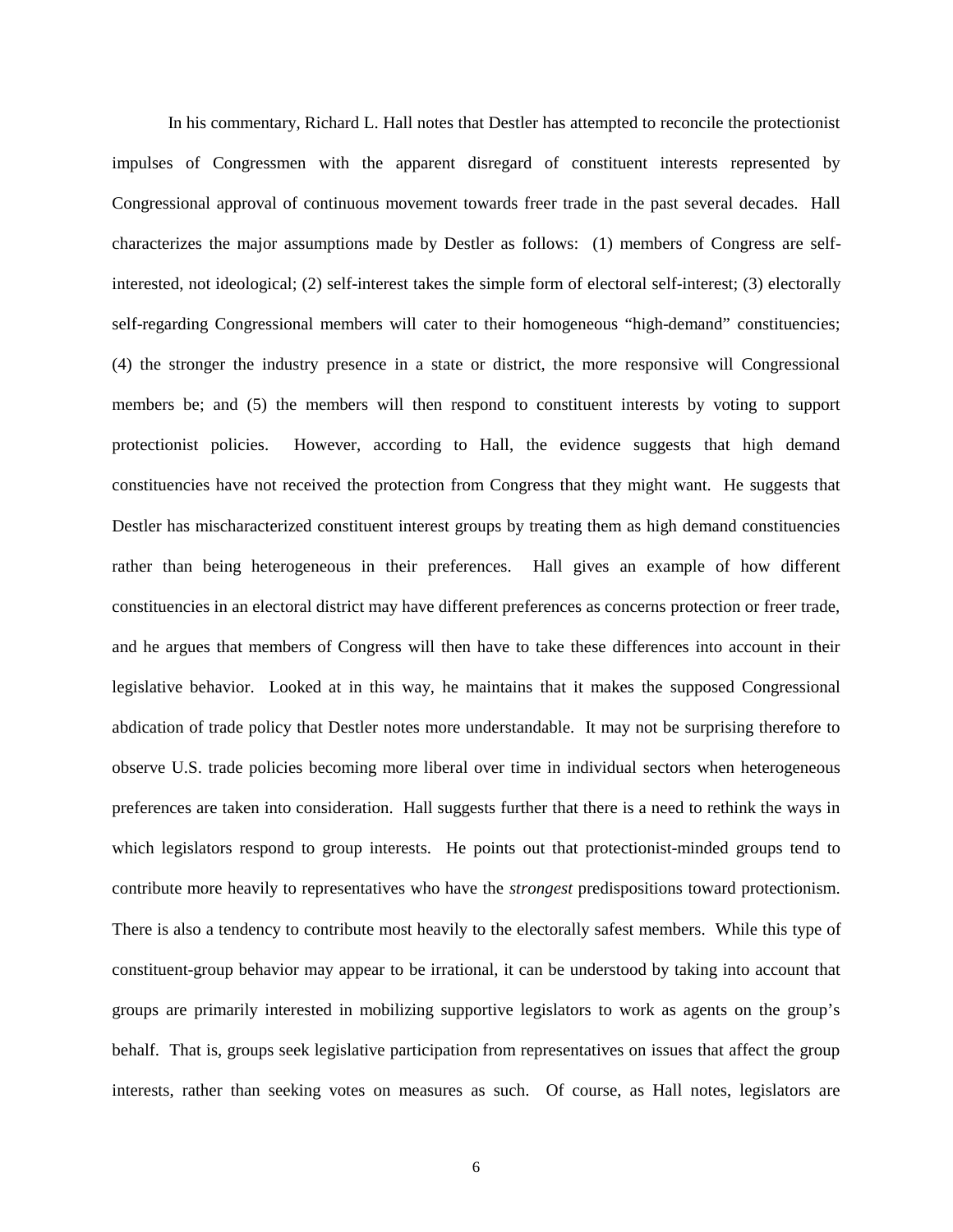responsive to group interests and to the associated political benefits involved, but lobbying activity consists mainly of providing information and helping to reduce the transactions costs that legislators face. Lobbying then is by no means simply an effort to buy votes. Hall's emphasis on heterogeneous preferences of constituents and the practices of legislators in the ways in which they represent their constituents are considerations that need to be addressed in the future modeling of the political economy of trade policy.

**Part III** of the volume is devoted to a series of sectoral papers that consider the trade-policy interests of industry and labor. The sectors include: automobiles; steel; textiles and apparel; semiconductors; aircraft; and financial services. These are by no means the only sectors that play important roles in the trade-policy process, but they nevertheless are illustrative of how sectoral interests make their influence felt and what the results have been in recent decades.

In **Chapter 5**, G. Mustafa Mohatarem addresses **Trade Policy and the U.S. Auto Industry: Intended and Unintended Consequences**. He provides a brief discussion of the basic economics of the auto industry, stressing the size of the firms, the number of workers employed directly and indirectly in the industry, the very large capital requirements and associated economies of scale, the importance of consumer expenditures on autos, and the high political visibility of the industry. Until the mid-1970s, the presumption was that the U.S. auto industry did not require trade protection. But pressures for government assistance from the Big Three and the United Auto Workers heightened dramatically in the face of the successive oil shocks of the 1970s and the recession in 1981-82. It is well known that a Voluntary Restraint Agreement (VRA) limiting auto imports from Japan was introduced in 1981, and it remained in place until 1994, even though it had become nonbinding several years earlier. Industry profitability increased significantly during the 1980s, but, what was not fully anticipated, the VRA led to sizable inflows of foreign direct investment and start-up of Japanese auto transplants, which tended to undermine the protective aspects of the VRA as these transplants were able to operate on a highly costefficient basis in the United States. This in turn has provided the transplants with an important political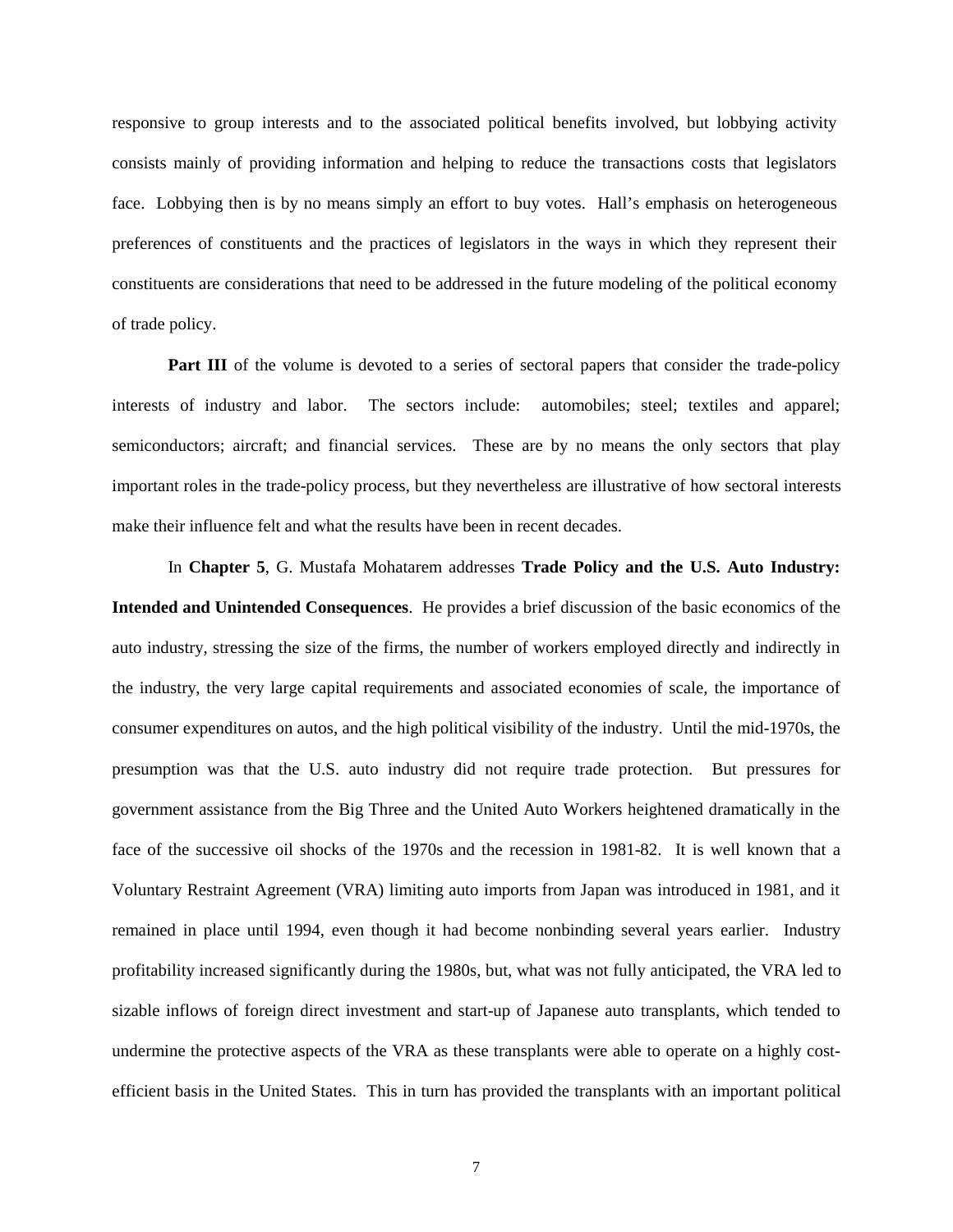voice in U.S. trade policy, making it unlikely that U.S. auto firms could hope to achieve the kind of trade protection in the future that they had achieved during the 1980s. Mohatarem notes further that developing countries seeking to expand their domestic auto industries by means of protective measures are best advised to protect domestic production rather than specific companies. His view of the VRA is that it gave the Big Three breathing space and thus alleviated the otherwise serious adjustment costs that might have occurred if the industry had been left unprotected.

**Chapter 6** by Douglas A. Brook deals with **Steel: Trade Policy in a Changed Environment**. Brook focuses on the role that the large integrated steel companies have played in the U.S. trade-policy process. These companies have been concerned in particular with the use of subsidies by foreign steel producers and alleged dumping in the U.S. market and with the use of U.S. trade-law remedies to deal with what is regarded as "unfair" trade practices by foreign suppliers. He describes the highly pro-active role of the different industry groups and associations that have been formed to deal with trade-related issues. He also reviews the trade policy experiences of the steel industry in the light of the political economy models of trade policy and associated empirical studies cited in works by Rodrik (1995) and Krueger (1996). He concludes that there are some issues deserving of further study, including the extent to which the steel VRAs helped the integrated producers through difficult times, how the changing structure of the industry has affected the unanimity of the industry's positions on trade issues, and the reasons why the industry has been able to maintain a powerful voice in Washington. As was also seen in the case of the U.S. auto industry, the steel industry has entered an era in which it cannot look to the policy authorities for trade protection as in the past. But so long as it is perceived that there is still widespread use of subsidies abroad and world overcapacity, continuing efforts will be made to use the U.S. trade remedy laws to "level the playing field." At the same time, since the restructured U.S. industry has become more competitive globally, greater attention will be given to policy measures designed to provide greater foreign market access.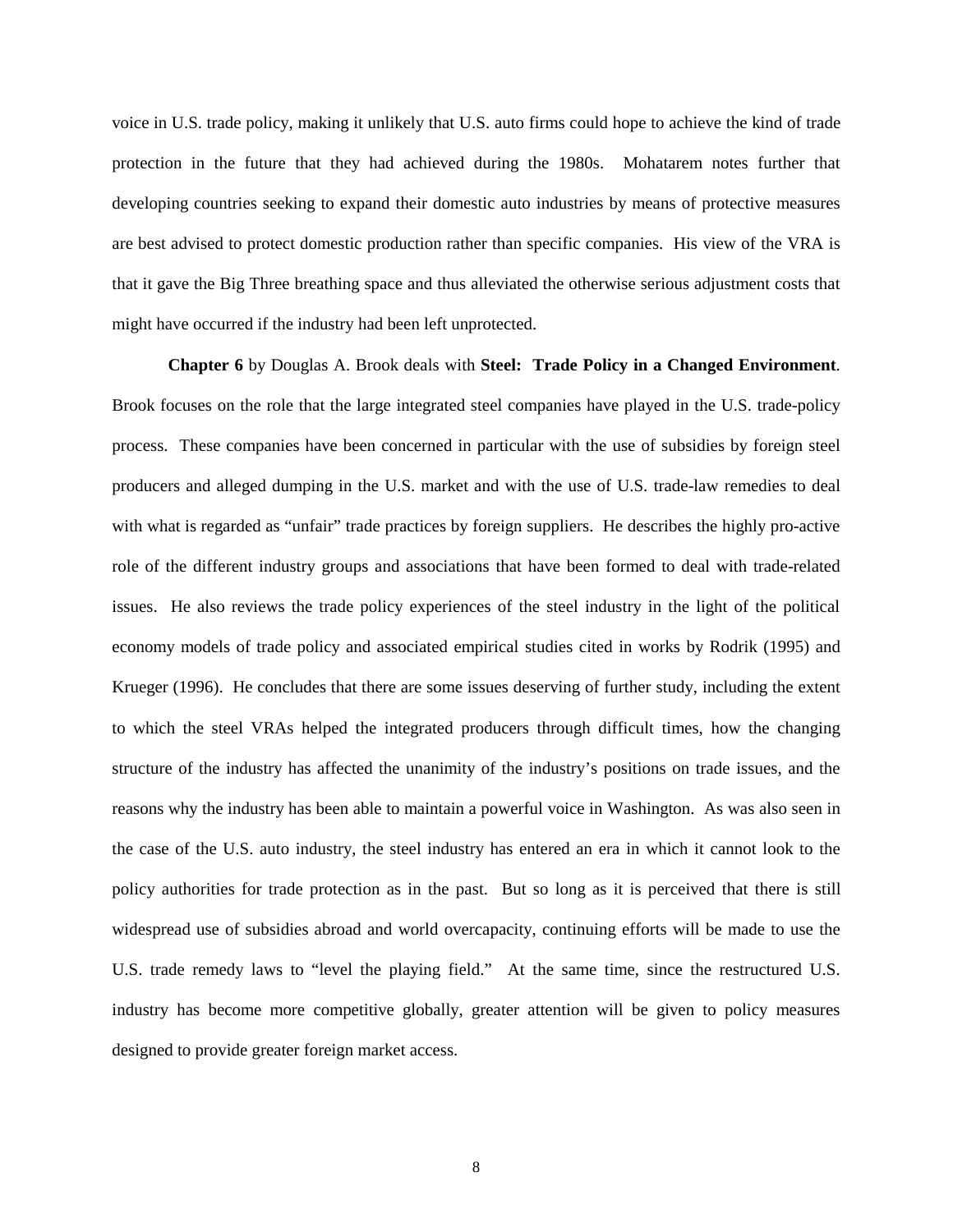In **Chapter 7**, **U.S. Trade Policies for the Textile and Apparel Industries: The Political Economy of the Post-MFA Environment**, Robert E. Scott points out that textiles and apparel have received more and persistent trade protection over a long period of time in comparison to any other U.S. manufacturing sector. However, this protection has been increasingly porous, and there has been a decline in and divergence of interests between the two sectors as textile producers have become more efficient and have turned more and more to export markets. There has also been an increase in the power of apparel retailers that has made interests even more divergent. The declining influence of Southern Democrats and the importance of the industry in the South may account for the loss of influence of apparel producers especially. Scott argues that the market power of apparel retailers has grown significantly, making it possible for these firms to capture monopsony rents. As a consequence, he points out that the removal of protection would redound especially to the apparel retailers' benefit rather than to consumers. Scott is critical of the failure of the NAFTA to improve the positions of the textile and apparel industries because of how U.S.-Mexico bilateral trade has responded to the peso depreciation. Finally, he calls attention to issues of labor rights and labor standards in the United States and abroad. It is interesting that the decline of the U.S. textile/apparel industries and the increased divergence of interests parallels what has been observed in the ability of other major U.S. manufacturing sectors to mobilize support for continued trade protection.

Douglas Irwin points out in **Chapter 8**, **The Representation of Economic Interests in U.S. Semiconductor Trade Policy**, that this industry does not conform to the behavior of import-competing industries such as those treated in the preceding chapters. The main concern rather has been in taking actions to open Japan's market to U.S. semiconductor producers. There have nonetheless been pressures as well to deal with alleged dumping of memory chips by Japanese firms in the U.S. market. The U.S. semiconductor industry is a high fixed-, low marginal-cost industry, is subject to volatile market conditions and profitability, and engages significantly in R&D. The Semiconductor Industry Association (SIA), which was formed in 1977, serves as the focal point for the trade-policy activities of the industry,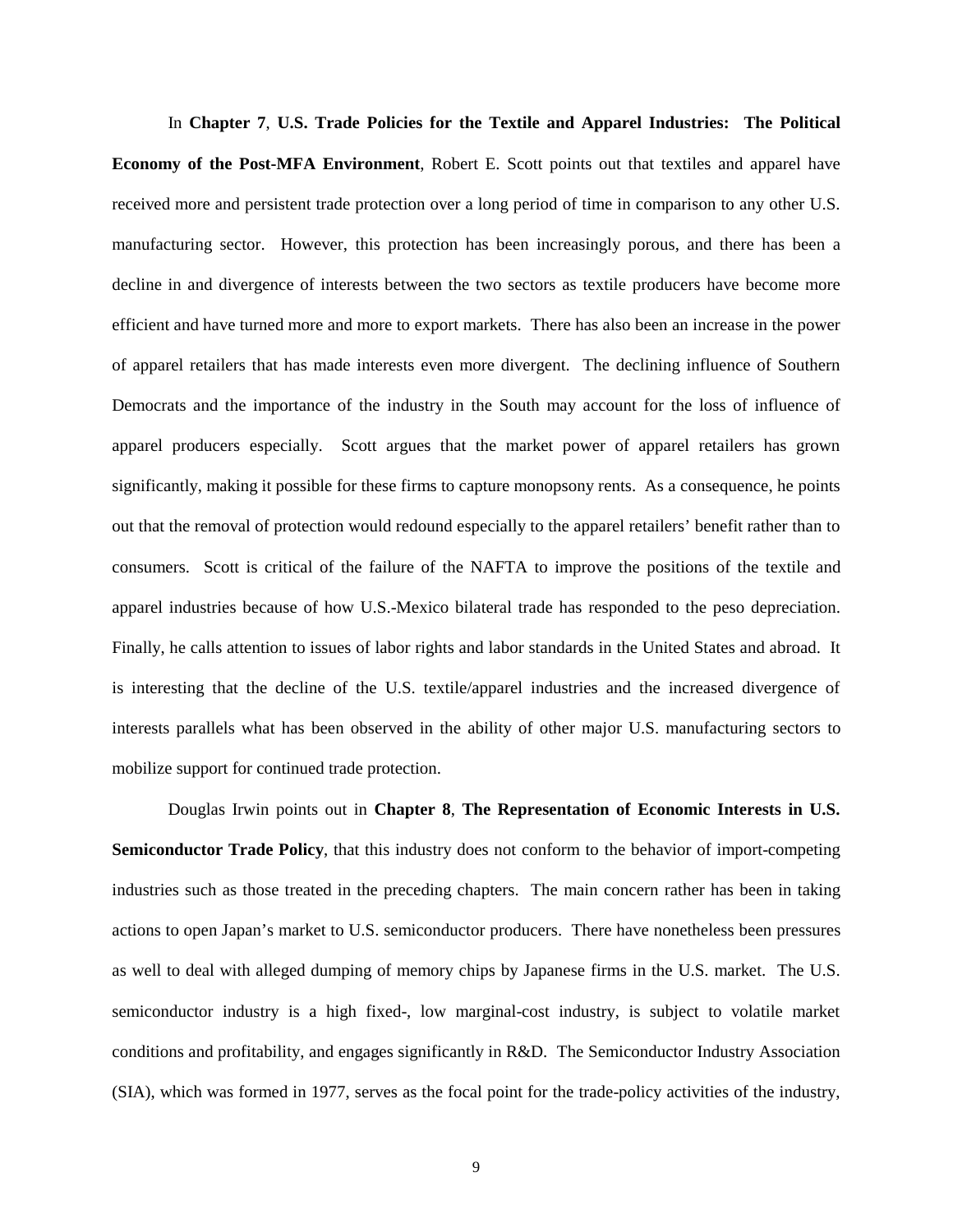although it hardly speaks with one voice since the interests of so-called merchant and captive firms may not coincide and there may be significant product specialization between firms. Labor in the industry is not particularly active since there is relatively high interfirm mobility of workers. The first Semiconductor trade arrangement was concluded in 1986, and it involved Japan's agreement to end dumping in the U.S. market and in third markets and to improve access of U.S. semiconductor producers to Japan's domestic market and to back this up with attainment of a set market-share target. The Semiconductor Agreement was extended in 1991 for an additional five years, although without dumping provisions but with continuation of the 20 percent Japanese domestic market-share target. By 1996, the U.S. market share reached 30 percent, so that when it came time to consider extending the Agreement once again, it was decided not to do so and instead to establish a more informal arrangement to deal with disputes and share information among producers. Irwin notes how important the pressures exerted by a small number of firms were and how the U.S. policy authorities accommodated these interests. But it turned out that downstream user industries were able to mobilize and to offset the more protectionist influences in the industry. And again, we now see that this industry has evolved to the point where it exercises comparatively little influence on U.S. trade policies.

In **Chapter 9**, **U.S. Trade Policy vis-a-vis the Aircraft Industry**, Raymond J. Waldmann and Jay Culbert note that The Boeing Company's global market share has dropped from 90% to 70% in the past two decades due in large measure to government-supported foreign competitors, in particular Airbus. They discuss four examples in which Boeing has been involved in seeking to shape U.S. trade policies: (1) the 1979 GATT Aircraft Code; (2) the 1992 U.S.-EC Bilateral; (3) the Uruguay Round Negotiations; and (4) the OECD agreement to limit official export financing. The U.S. position on the GATT Aircraft Code during the Tokyo Round was formulated in large measure by the Aerospace Industries Association and the Aerospace Industry Sector Advisory Committee, and it was communicated to the Office of the U.S. Trade Representative. It resulted in multilateral removal of tariffs on aircraft and a variety of strictures on government support. Boeing was also active in seeking to broaden and improve the Aircraft Code in the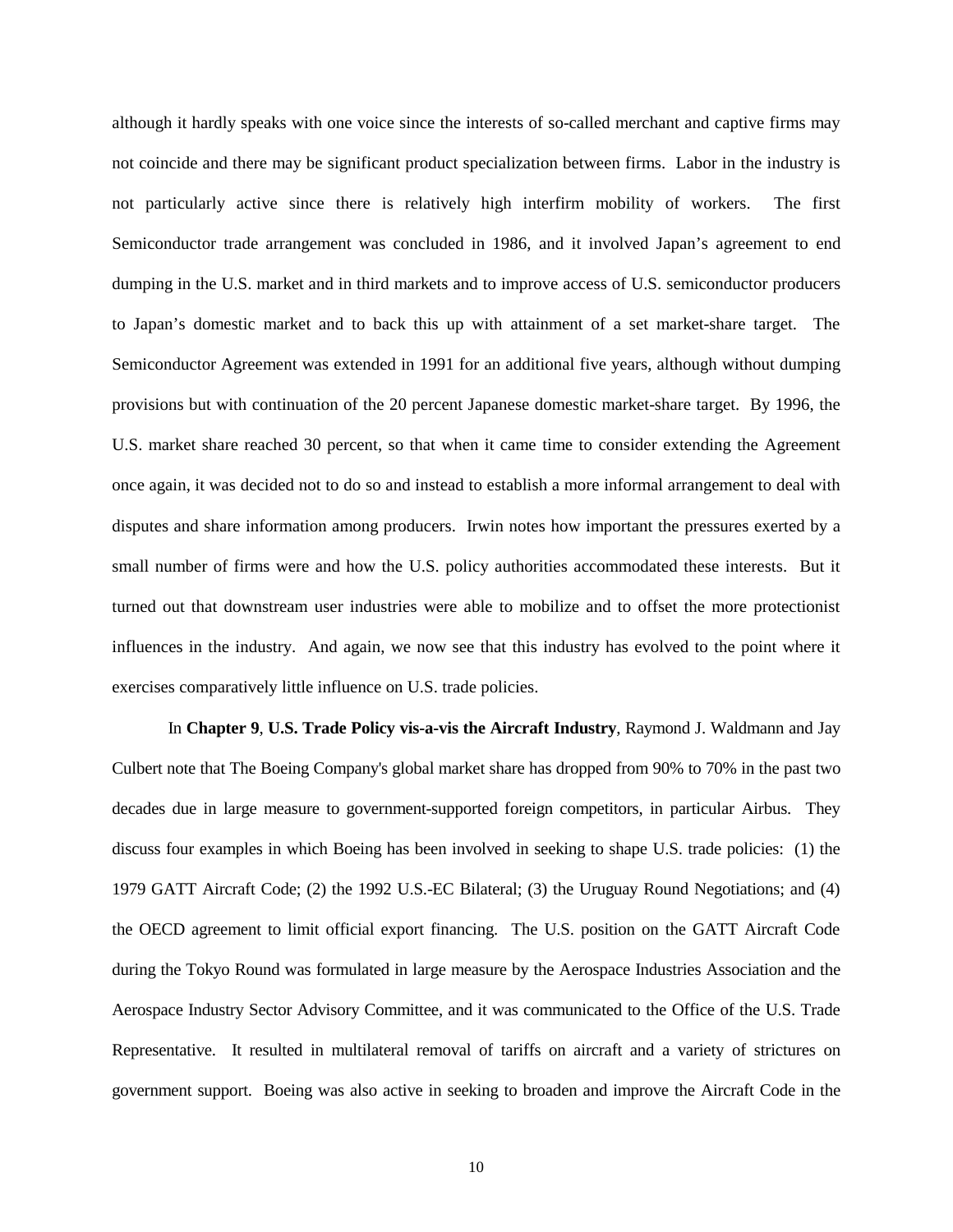Uruguay Round. Because of concern that the Aircraft Code was not working well, especially because of continuing subsidies provided for Airbus, bilateral discussions with the Airbus governments were initiated. There was also consideration of taking more direct action under Section 301 as well as in the GATT. This culminated in the 1992 bilateral agreement that was designed to reduce Airbus subsidies and other inducements. In the Uruguay Round, the industry position was that the GATT Subsidies Code should be applied to civil aircraft, and the European Union finally agreed to this with some qualifications. These actions thus demonstrate how, in Boeing's view, it has been instrumental in "leveling the playing field." In contrast to the other industry sectors considered in the preceding chapters, the U.S. aircraft industry's influence on U.S. trade policy appears to have been at its greatest in recent years.

**Chapter 10**, by Harry L. Freeman, deals with **The Role of Constituents in U.S. Policy Development Towards Trade in Financial Services**. Freeman describes in particular the initial impetus in the 1970s for including services in the Tokyo Round negotiations and subsequent efforts led by American Express, the American International Group, and other service providers to include services in the Uruguay Round negotiations that started in 1986. He notes that negotiations on financial services were not concluded in the Uruguay Round because the United States was dissatisfied with the liberalization commitments that other countries were prepared to make. Negotiations were resumed in 1995, but the United States remained disappointed especially in what some of the major developing countries were prepared to offer, with the result that the negotiations were suspended. The European Union and Japan were anxious to keep the financial sector negotiations going, and they worked out an agreement with the United States for a two-tier arrangement that would involve reciprocal liberalization for those countries that agreed to make commitments but would withhold liberalization and therefore most-favored-nation (MFN) treatment of financial services for those countries not prepared to make commitments. The deadline for negotiations was then extended until the end of calendar 1997. Freeman discusses the factors that are likely to come into play from the standpoint of the major countries involved and the role of private sector providers of financial services. He predicts that some type of tiered arrangement is the most likely outcome.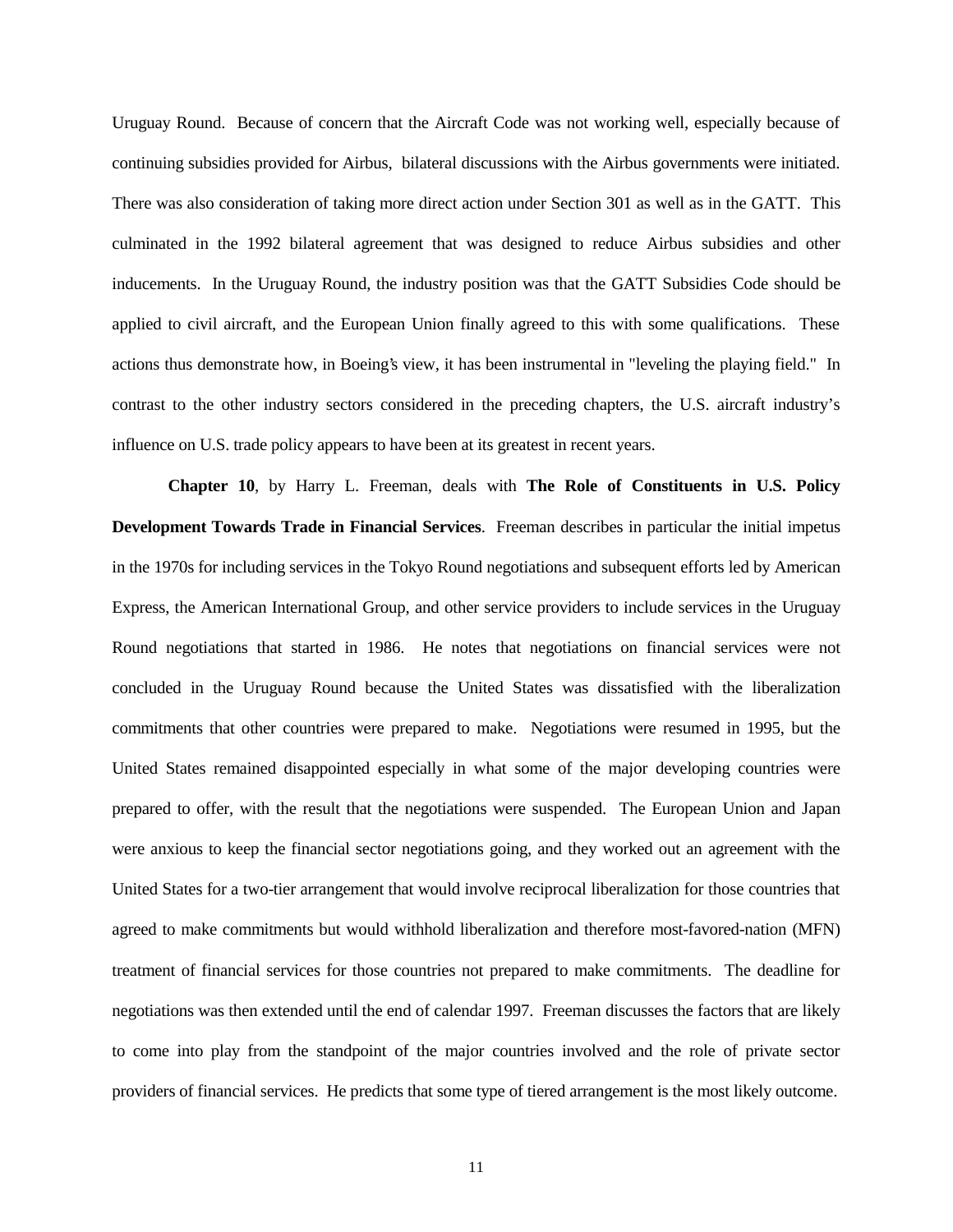In his commentary on the sectoral papers, James A. Levinsohn notes how much we can learn about trade policy issues from industry specialists. He calls attention to Mohatarem's points that an unintended consequence of the auto VER was that it was undermined by Japanese investment in U.S. transplants, and that comparative advantage in today's setting may be company- rather than country-specific. While acknowledging many of the limitations of the political economy models discussed by Brook, Levinsohn stresses that the simplifications and rigor of modeling are nonetheless important to careful analysis. Levinsohn also questions Brook's characterization of the notions of fairly priced steel imports and excess capacity in the industry insofar as it downplays the relatively low prices that benefit users of steel. Levinsohn calls attention finally in Scott's paper to the split between the textile and apparel sector support on issues of trade liberalization and protection and how this sector has declined in importance. But Levinsohn questions Scott's negative interpretation of how NAFTA has affected the industry, and suggests that issues of foreign labor standards require more extensive discussion than was possible in Scott's brief paper.

In his commentary, Gary R. Saxonhouse remarks that too little attention appears to be given to U.S. trade policies designed to benefit export industries. Certainly, the experiences of Boeing and American Express are instructive in their ability to influence U.S. trade policies in ways that furthered their corporate objectives in foreign markets. Also, the fact that the Semiconductor Industry Association had effective veto power over the bilateral agreement with Japan is further testimony to the powerful role that U.S. export interests have played in designing trade policies. Saxonhouse suggests that these foreign market-access activities may, in part, have been intended strategically to forestall further foreign entry into the U.S market. In any case, the experiences of these three sectors suggests that export promotion may be as common as import protection. What remains to be explained in cases like these is how these sectors were able to exercise such influence on the trade-policy process.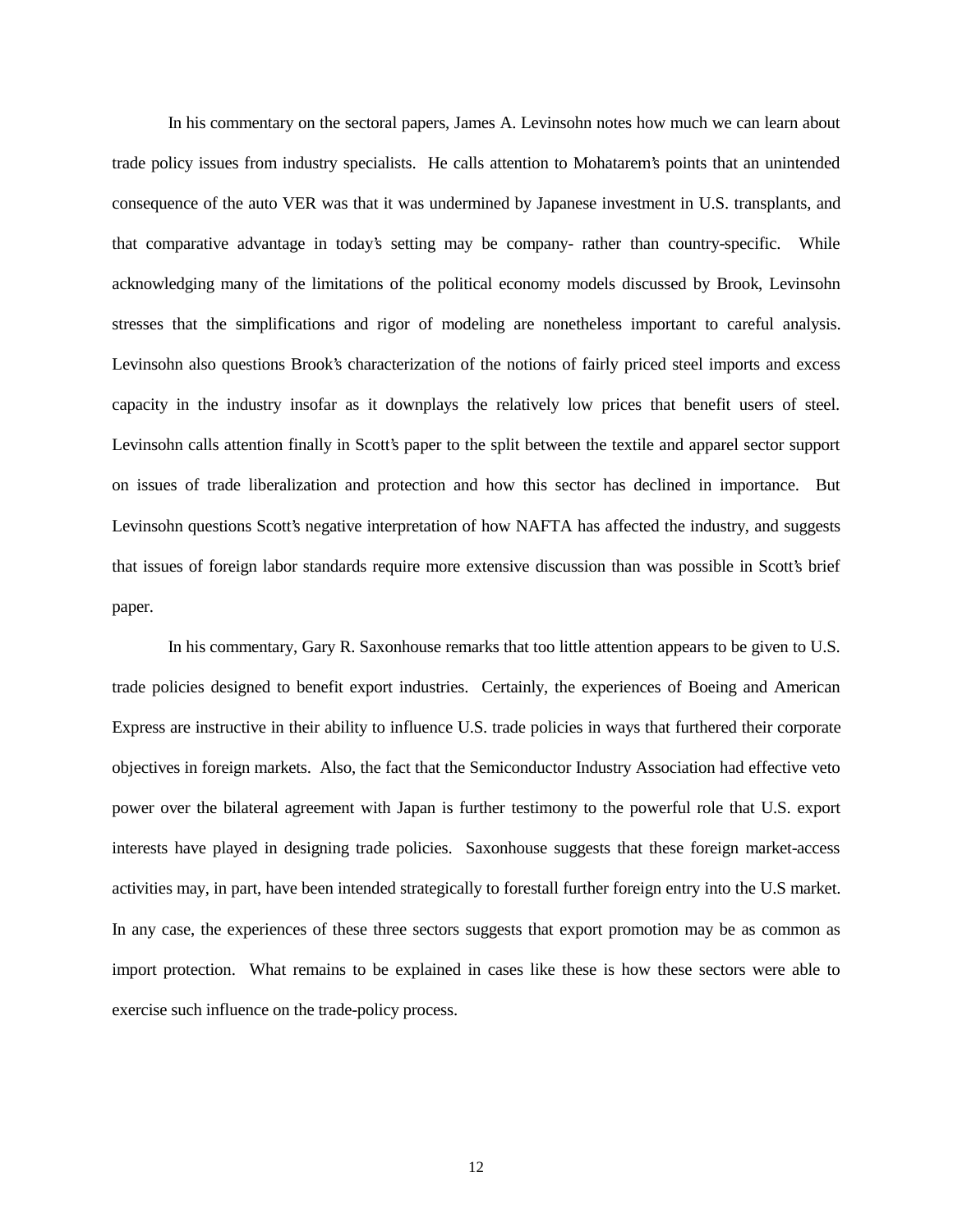**Part IV** of the volume deals with a variety of other constituencies and issues pertinent to U.S. trade policies. These include: trade policy and the environment; trade and human rights; trade law and trade policy; and trade policy and the media.

Daniel C. Esty discusses **Environmentalists and Trade Policymaking** in **Chapter 11**. He notes the relatively recent role that environmental groups have come to play in trying to influence trade policy and the resistance that these groups have encountered. Two events, the NAFTA and the 1991 GATT tunadolphin decision, brought issues of trade and the environment to the fore. The environmental groups were split on NAFTA, and the pro-NAFTA groups were instrumental in shaping the negotiating process to include special environmental provisions in the Agreement and in reinforcing the NAFTA commitment through negotiation of the Environmental Side Agreement. It is thus evident that environmental groups want safeguards to serve environmentally-sound ends. Esty raises more generally the question of what role the environmental groups should play in the trading system, particularly with reference to the WTO. He discusses a number of objections to such involvement, especially that environmental groups may represent special interests and interfere with the pursuit of trade liberalization, and that they may possibly disrupt the intergovernmental process and procedures on which the WTO is based. But he points out that it is unlikely that environmental groups would be unduly influential since they would be part of a diverse set of lobbying interests in any case, and that many of these groups are acting in the public interest. He further notes that providing access for environmental groups to WTO investigation procedures would serve to enhance the availability of information and encourage fruitful international dialogue. Some concern has been expressed that the proliferation of environmental groups could be disruptive and that it could be difficult to determine which groups should be invited to participate in the trade policy process. But he suggests that this might not be so serious since the quality of work that different groups do would become evident, and that environmental groups would have to contend with other constituencies especially from the business community. He cites here the way that the USTR opened the policy process to environmental groups in the NAFTA debate with generally positive results. The economic case for involving environmental groups in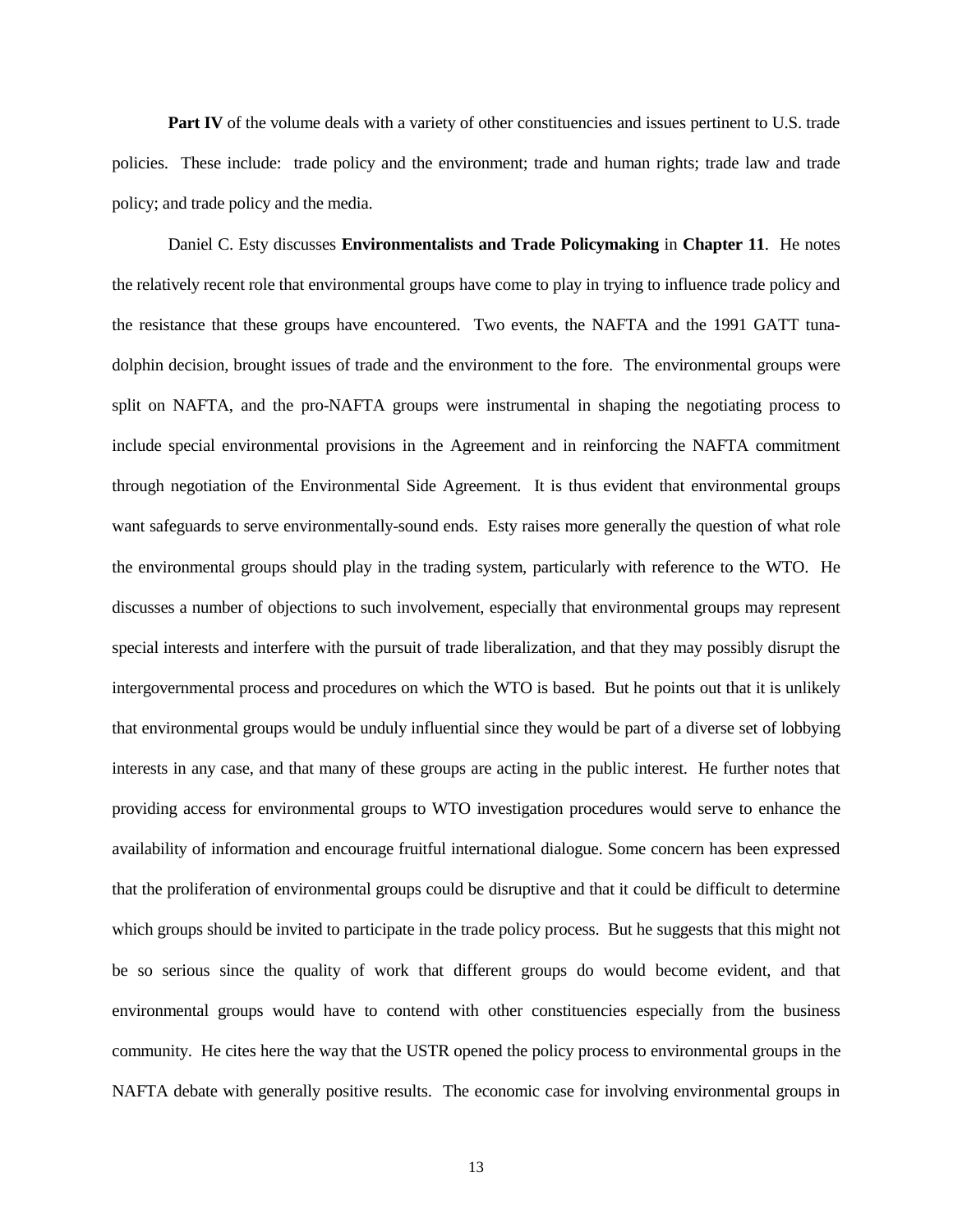the trade policy process stems from the importance of transboundary and global externalities that reflect possible market failures. These groups can provide needed information and analysis designed to address these concerns. The political case rests on expanding the idea of global society to encompass nongovernmental voices, inform public opinion, and improve the quality of WTO deliberations and decisions by introducing greater transparency.

In his commentary, Richard C. Porter recognizes the importance of environmental concerns, but he questions whether environmental groups should play a role in the WTO because it is intended to be an intergovernmental organization. Porter argues that it is production or consumption that causes environmental externalities, not trade per se, and that domestic tax/subsidies represent the optimal government policies, not trade sanctions. Porter cites the Montreal Protocol that was designed to reduce the environmental damage caused by CFCs by focusing directly on activities using CFCs and providing assistance to developing countries to make the transition to reduce their use of CFCs. The focus was thus on getting national governments to take effective action. In his view, accordingly, there is no need to include the representation of environmental groups in the WTO. Their proper role is at the national level.

T.N. Srinivasan addresses issues of **Trade and Human Rights** in **Chapter 12**. He points out that these issues have received a great deal of attention in political discourse and policy in the United States and elsewhere in recent years. Labor standards raise all of the important economic, moral, philosophical, and political problems involved in using trade policy as a means to enforce human rights, and they are accordingly the focus of Srinivasan's paper. He takes issue with the sweeping claims that have been made of the universality and eternity of certain *core* labor standards, often without regard to the diversity in the content and scope of labor standards for countries at different stages of development. Further, he points out that, while most nations have signed and ratified a set of covenants that go beyond the core labor standards, it appears that almost none of the rights involved are satisfied in reality. With regard to the concern in high income countries about labor standards in developing countries, Srinivasan suggests that, if the concern is really serious, the high income countries might consider relaxing their immigration restrictions or making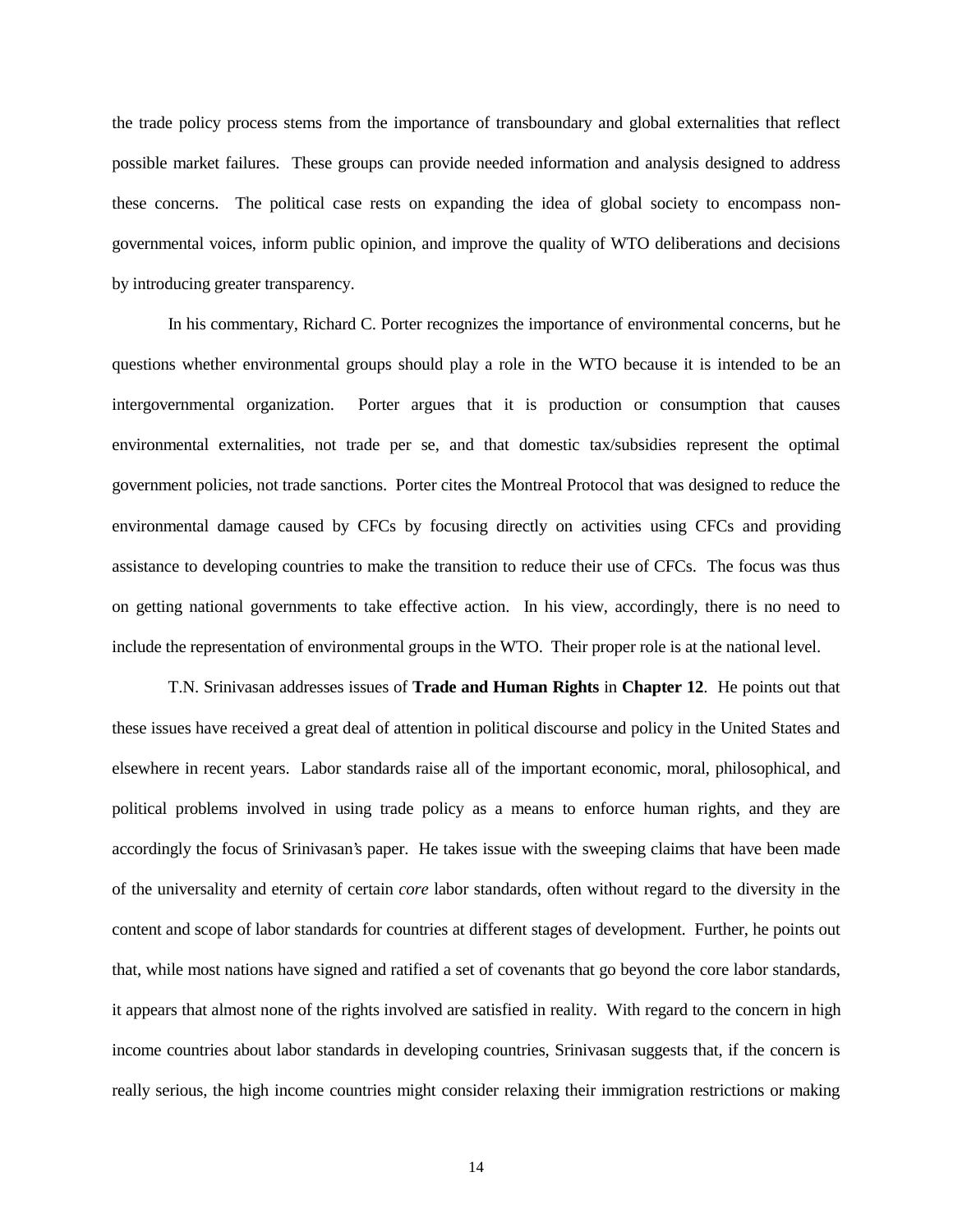income transfers to workers and to families in poor countries, especially when it is desired to reduce reliance on child labor. This would be far better than using trade sanctions to enforce higher labor standards. In considering the economic issues involved, Srinivasan shows formally that diversity in labor standards is legitimate and consistent with the case to be made for gainful trade based on comparative advantage. It is granted that there may be situations in which low labor standards can be considered as a market failure, and, if so, the optimal policy is some domestic tax/subsidy arrangement rather than trade policy. Srinivasan is especially critical of a proposal by Dani Rodrik and empirical work by Alan Krueger that seek to establish a rationale for using trade policy to enforce labor standards. He also cites the conclusions of other empirical research that suggests that labor standards play no significant role in shaping national trade performance or attracting foreign direct investment. Srinivasan considers whether issues of labor standards are best dealt with by the International Labor Organization (ILO) or the WTO. He favors using the ILO since it is the organization that was originally created to deal with these issues and not the WTO because this would involve the use of trade sanctions. Finally, he is critical of the inclusion of labor standards in bilateral, plurilateral, and regional trade agreements since they may not be in the interest of developing countries.

In his commentary, Robert Pahre notes that the acceptability of moral arguments for universal labor standards tends to change over time. He also points out that there are serious problems in using immigration policies and international transfers to deal with labor standards. A central point in Srinivasan's argument is that presumably altruistic motivations for achieving higher labor standards may be *hijacked* by protectionists. While there is no compelling empirical evidence that labor standards are in fact hijacked, there is nevertheless some scope for analyzing hijacking when policy makers are considering the use of coercive sanctions to enforce higher standards. The outcome of his analysis depends on the size of the human rights and protectionist lobbies and whether there is complete or incomplete information available.

Richard O. Cunningham in **Chapter 13, Trade Law and Trade Policy: The Advocate's Perspective**, takes issue with the central premise of the political economy view of trade policy that trade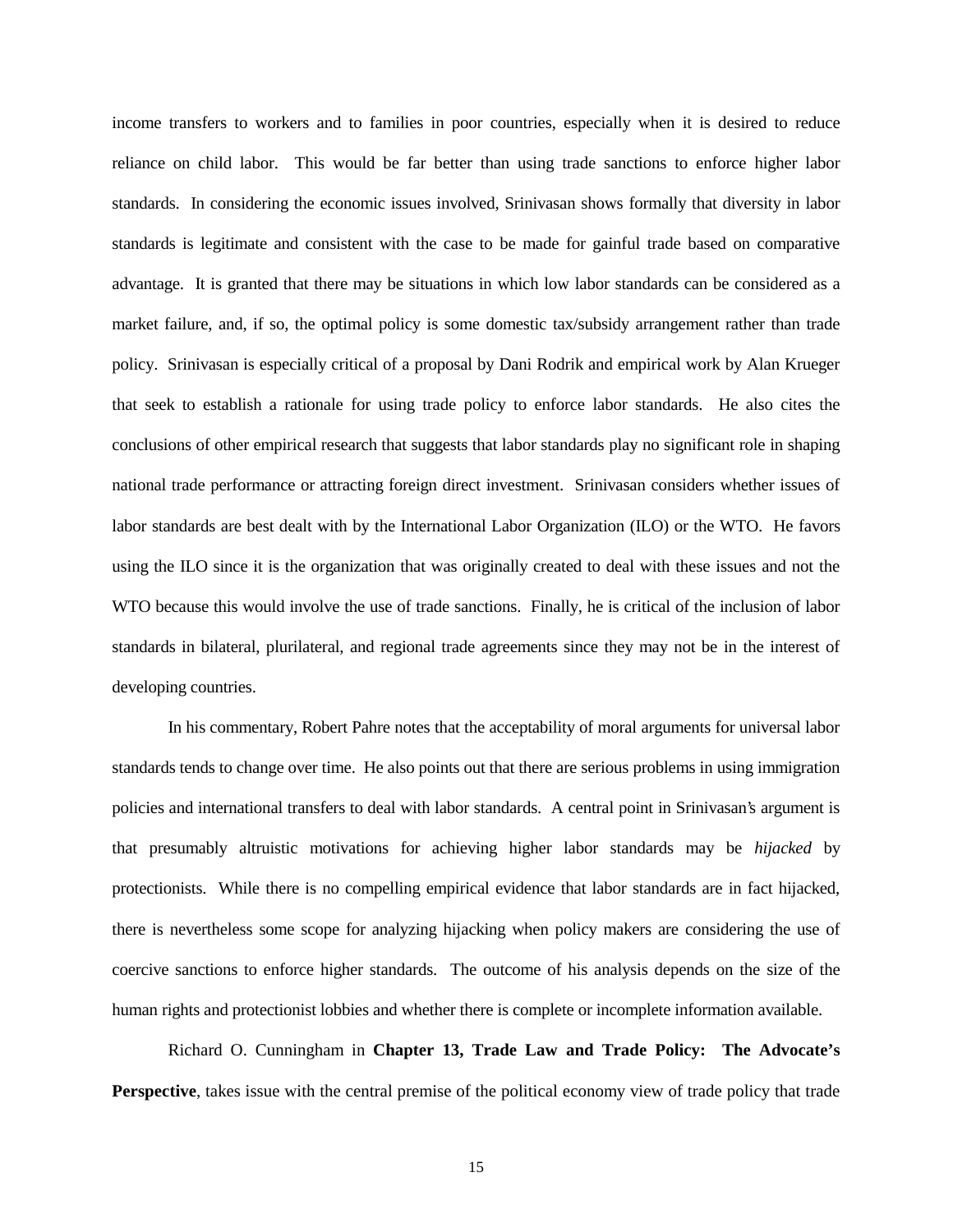policy is politically determined. Rather, from the standpoint of the international trade law practitioner, the investigation for and the granting of import relief reflects responses to well established legal definitions and procedures that may justify such relief. He asserts that domestic political pressures rarely affect the outcome. The same applies to cases involving foreign market access. The trade lawyer is in effect then to be viewed as an advocate, not a policymaker. Based on this perspective, Cunningham explores three types of trade cases: (1) antidumping and countervailing duties; (2) discretionary import relief under the escape clause, market disruption, and the national security amendment; and (3) unfair foreign trading practices. With respect to antidumping and countervailing duties, he notes that these relate to the effort to redress unfair trading practices that have long been acknowledged to exist and that require correction. While acknowledging that the administration of the unfair trade procedures is subject to interpretation by the Department of Commerce and the International Trade Commission (ITC) and that there are examples of powerful sectoral interests that have been granted protection, Cunningham maintains that most of the cases are brought by relatively small industries who typically lack any significant ability to exert political pressure. Moreover, the political makeup of the ITC Commissioners will prevent any predisposition in deciding the investigations, and Congressional oversight of the Department of Commerce will help to insure that the unfair trade laws are vigorously enforced. These remain matters of law and interpretation rather than trade policy as such. But he does discuss two exceptions that reflect the intrusion of policy: (1) how to assess countervailable subsidies for nationally owned industries that have been privatized as in the case of steel; and (2) imports of softwood lumber from Canada. Nonetheless, what strikes Cunningham is how difficult it was for the domestic interests to affect the outcome in these cases. He also notes that policy considerations may enter in the settlement of cases especially when there appears to be some overriding political or diplomatic imperative and the petitioning U.S. industry agrees to the outcome. The examples he cites include: (1) the 1986 and 1996 settlements of the Canadian softwood lumber cases; (2) the 1978 Trigger Price Mechanism for steel imports; and (3) antidumping investigations of uranium imports from Russia and other former Soviet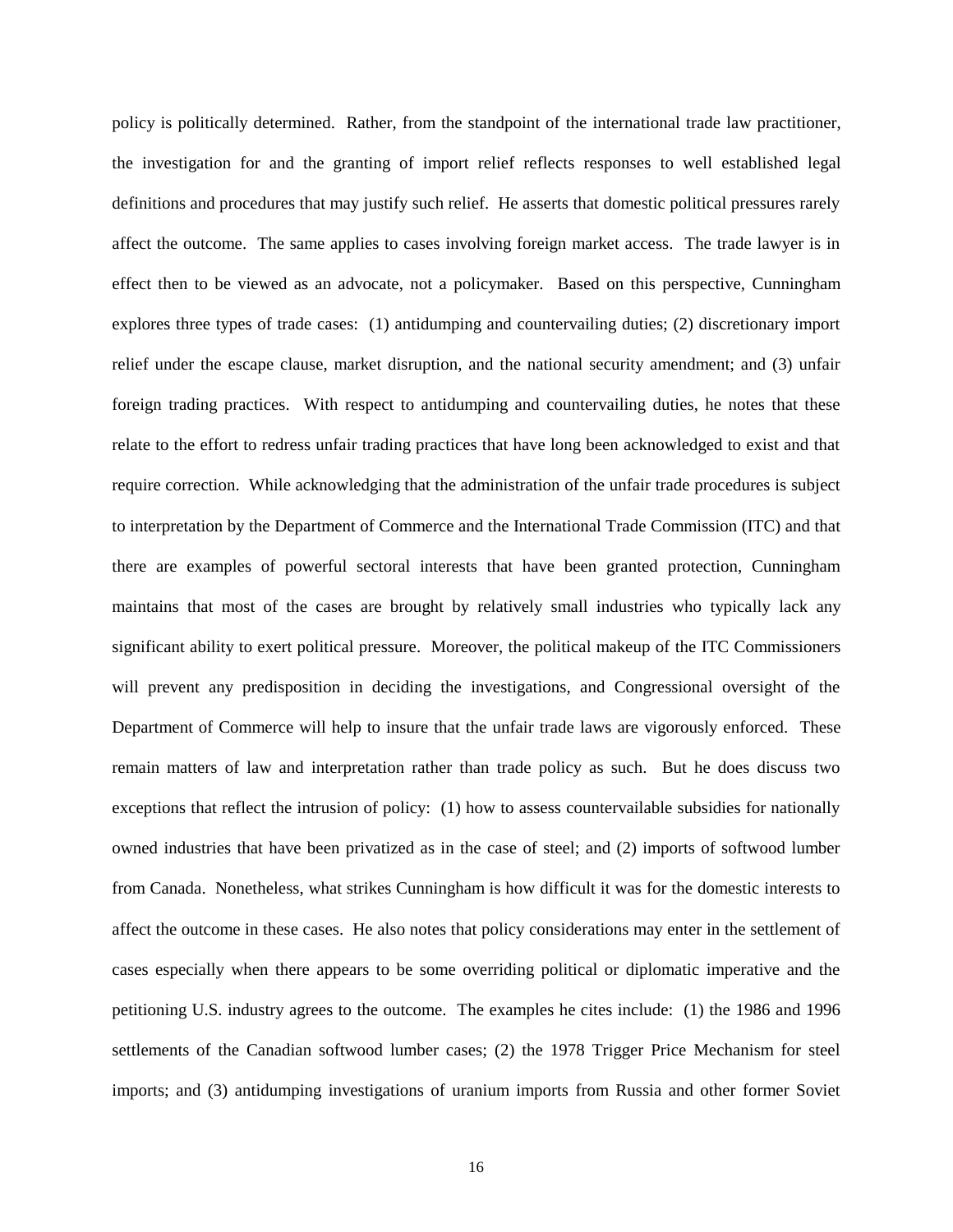republics. Discretionary import relief cases involve rarely used derogations from the principle of "free but fair" trade, and domestic political forces seldom enter into the deliberations and decisions. In connection with the escape clause, he reviews the Harley-Davidson case as an example of the way in which the escape clause is designed to work to bring about a successful adjustment assisted by temporary protection. On the other hand, neither the steel nor copper industries succeeded in obtaining escape relief in their 1984 petitions despite the political importance of these industries. He notes that the national security amendment and market disruption law are of little practical importance given the end of the "cold war." In recent years, there have been more actions designed to deal with alleged unfair trade practices in foreign markets. These actions differ from import relief petitions since the U.S. Government may not necessarily be in a position to resolve the situation unilaterally and there is no effective control over other actions that a foreign government might take to counteract any constraints imposed on its policies. It is also now the case that the WTO may come to play a more important role in these types of disputes. Cunningham argues nonetheless that some important successes have been achieved by industry interests that have promoted Section 301 actions against alleged unfair foreign government practices. Cunningham's overall conclusion is that raw political power is seldom used to affect trade policy outcomes.

In his commentary, John D. Greenwald agrees with Cunningham that in most cases constituent political interests have no particular bearing on the outcome of a trade law case. In cases that do become politicized, what matters is the effectiveness of the means chosen to pursue the action rather than political muscle. Greenwald seeks to expand Cunningham's paper to emphasize: (1) the influence of foreign governments on U.S. trade policies; (2) the role and influence of bureaucratic and agency interest in decision making; (3) the process and forces that shape the provisions of U.S. trade law; and (4) the central role of trade law in U.S. trade policy. Greenwald notes that since the Japanese auto VRA in 1981 almost all industry-motivated trade initiatives have been under existing U.S. trade law or a threat of a petition under this law. Resort to trade law thus now represents the only effective way in which industry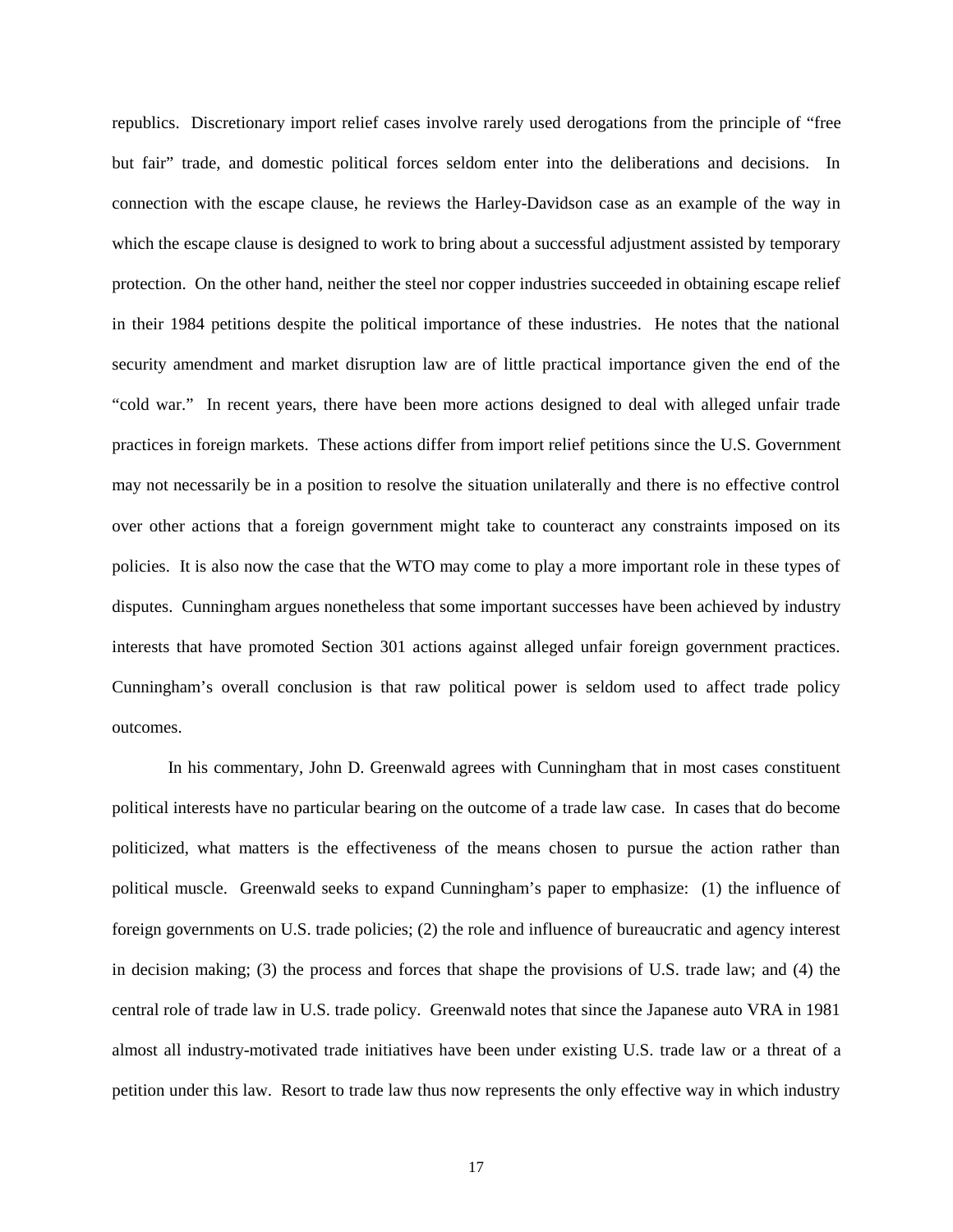interests can be pursued, and, with the advent of the WTO, dispute settlement procedures will strengthen the role of trade policy built on trade law. While this situation might appear not to be the liking of the Congress, Greenwald notes that most members of Congress favor an open global trading system and look upon trade law remedies as a means of responding to constituent interests for assistance. In considering the process of shaping U.S. trade law, Greenwald acknowledges that it is overtly political, but there are nonetheless important constraints on what domestic interest groups can accomplish through lobbying if it means violating U.S. or WTO law and procedures. This, it turns out, is important for these interests to understand when they are bringing their influence to bear on the policy authorities. According to Greenwald, more attention needs to be given to the biases of bureaucrats and top level agency officials concerned with trade issues, citing the different views of ITC Commissioners, the roles and interests of individual Congressmen and Senators, the perceived pro- or anti-free-trade bias of particular U.S. Government agencies and whether agencies face political constraints in acceding to constituent pressures. Greenwald also calls attention to the role that foreign governments play in bringing pressure to bear in settling U.S. trade law cases, citing such examples as the steel VRAs, the semiconductor antidumping cases, Canadian softwood lumber, uranium imports from the former Soviet Union republics, and the pre-1996-election antidumping case involving Mexican tomatoes. In these cases, the leverage of the U.S. interests comes from their role as petitioner in accordance with U.S. trade law, and the foreign governments have responded by seeking settlements to safeguard their interests. Greenwald provides a brief case study of the use of an antidumping petition filed by Cray, which is the dominant U.S. producer of supercomputers, against a major Japanese producer, NEC. He points out Cray's vulnerability to increased competition from Japanese producers of supercomputers and the possibility that U.S. national security interests would be damaged if Cray were to experience prolonged difficulties. The only option then that Cray had strategically was to file an antidumping petition that seeks to deal with allegedly predatory pricing by Japanese supercomputer producers.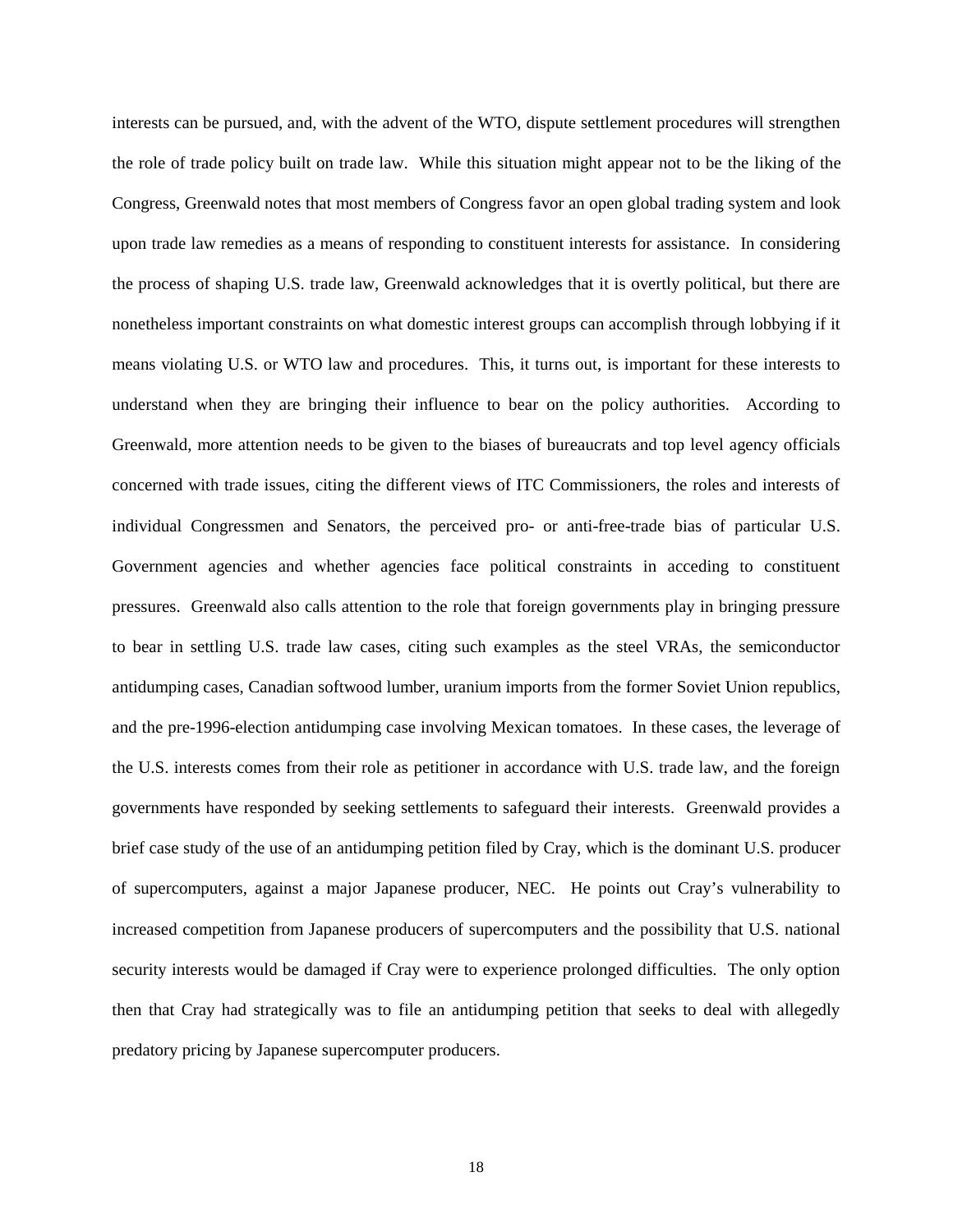In **Part I** of **Chapter 14**, Joe H. Stroud provides some reflections on **Trade Policy and the Media** from the standpoint of his position as editor of *The Detroit Free Press*. He notes that journalists are inherently oversimplifiers of complex issues in an effort to make the issues understandable to their readers. Stroud characterizes himself as favoring a relatively open trading system, but this has not always been easy to defend in cities like Detroit where it has been widely believed that trade is a danger rather than a boon to its residents. He cites some particular issues that journalists must confront in their reporting on trade matters in the popular press: (1) how to evaluate supposed expert opinion and make sure it is reflected accurately in reporting, opinion writing, and op-ed pages; (2) given the increasing fragmentation of the means of communication, how to provide serious continuity of coverage of trade issues; and (3) how to draw especially on the academic community for help in informing the press and the public on trade issues. Stroud is especially concerned about how fragmentation of the means of communication may lead to a "dumbing down" of the discussion of trade issues and to less coverage of these issues. He is also worried about the possibility of becoming overly influenced by interest group propaganda or passions as reflected for example in the rise of the Buchanan anti-trade candidacy in the 1996 election campaign, although it did appear that these extreme views did not in the end carry the day with the American public. In any event, it is the responsibility of the press to continue to present the essential features of trade issues using informed and reliable debate and data.

In **Part II** of **Chapter 14**, Jutta Hennig reflects on issues of **Trade Policy and the Media** from the standpoint of a journalist writing for a specialized newsletter, *Inside U.S. Trade*, which is a highly respected source of information on trade issues that is widely used by members of the trade policy community as well as reporters from more general newspapers. Hennig is critical of the way in which daily newspapers tend to present trade issues as a battle between free trade and protectionism rather than as a mixed picture of tradeoffs. This can make it difficult to report accurately the facts of a story, and it may lead to overlooking other important considerations (e.g., foreign policy or national security) that shape trade policy decisions. It also tends to overlook the complexities of constituent interest groups who may have heterogeneous trade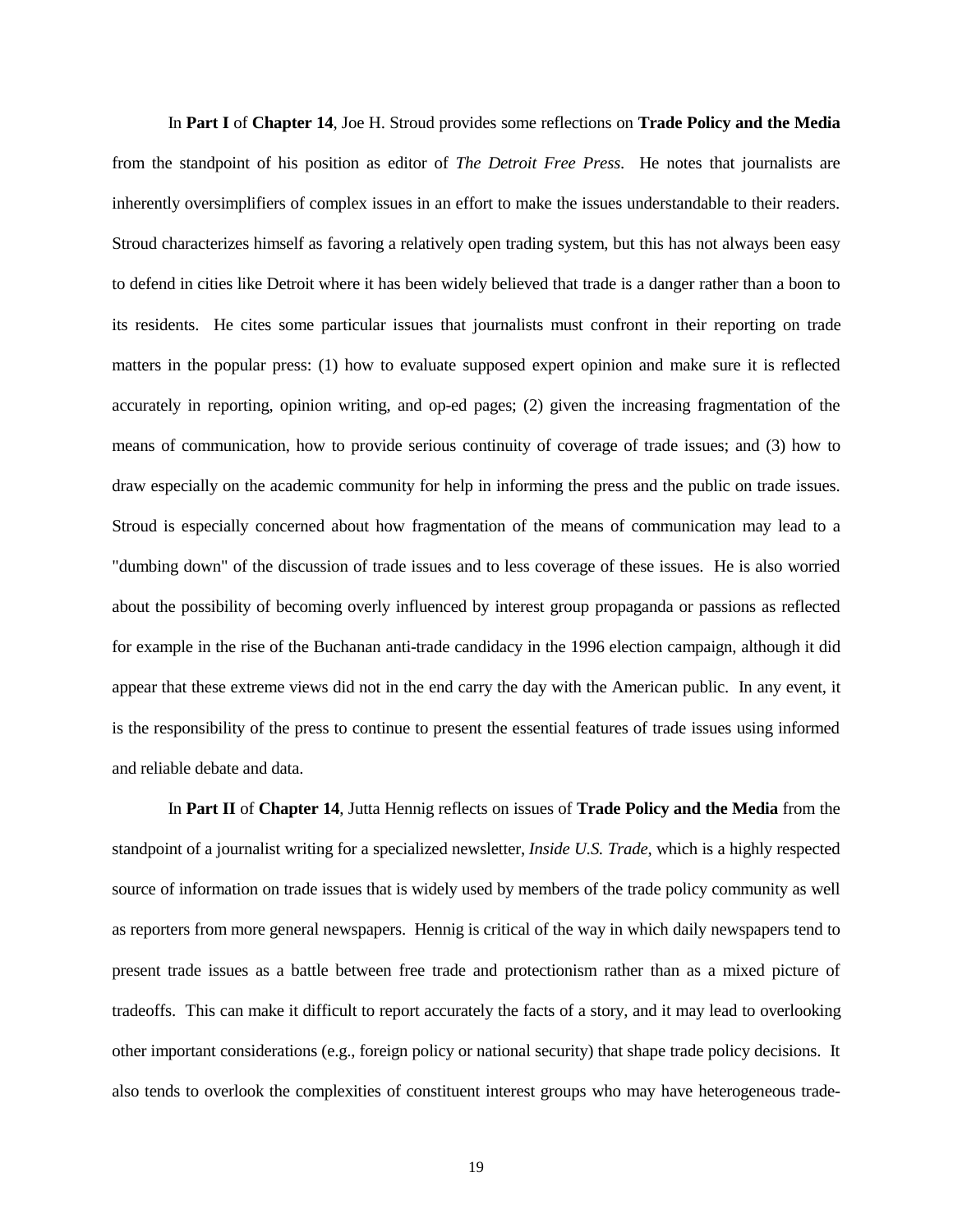policy preferences ranging between protectionism and freer trade. She also points out that the ways in which constituents influence the policy process can be indirect and complex. The most successful constituents are engaged in export and foreign investment activities and identify most closely with objectives of the Administration in office. By the same token, there are some constituencies who may have powerful support in the Congress (e.g., steel, lumber, agriculture, and textiles/apparel) and may at times be able to influence policies to their benefit. She notes that large firms may not always be successful in getting an Administration to act on their behalf, and there are examples of smaller companies that are successful because they are situated in a politically sensitive location. The final point that Hennig makes is that reporters who fail to understand the details of an issue may not be able to tell the story "like it is." They can be misled by policy officials who are interested in representing their accomplishments in a favorable light. This is a problem especially for journalists in the general press.

**Part V** of the volume provides further overview and commentary. John H. Jackson addresses in **Chapter 15, Constituent Representation-Exploring the Context of the Key Policy Questions**. In setting the context, he points out that some kinds of constituent representation may be beneficial in providing information and analysis since governments may lack the resources to do everything themselves. Of course, there may also be special interest advocacy that can have harmful effects on national welfare. Jackson identifies the different types of decision makers who are the target of constituent representation and the various techniques by which constituent representation is implemented domestically and internationally. He also points out that governmental institutions themselves have become constituent representatives in international organizations or tribunals and in domestic judicial systems. In passing, he brings up the issue that national governments may wish to regulate and control constituent representation and policy advocacy, with campaign contributions being a case in point in the United States. Jackson recommends that more attention be given to studying how specific forms of constituent representation may affect economic welfare and income distribution. He notes here that the antidumping and countervailing duty rules have been severely criticized while there have also been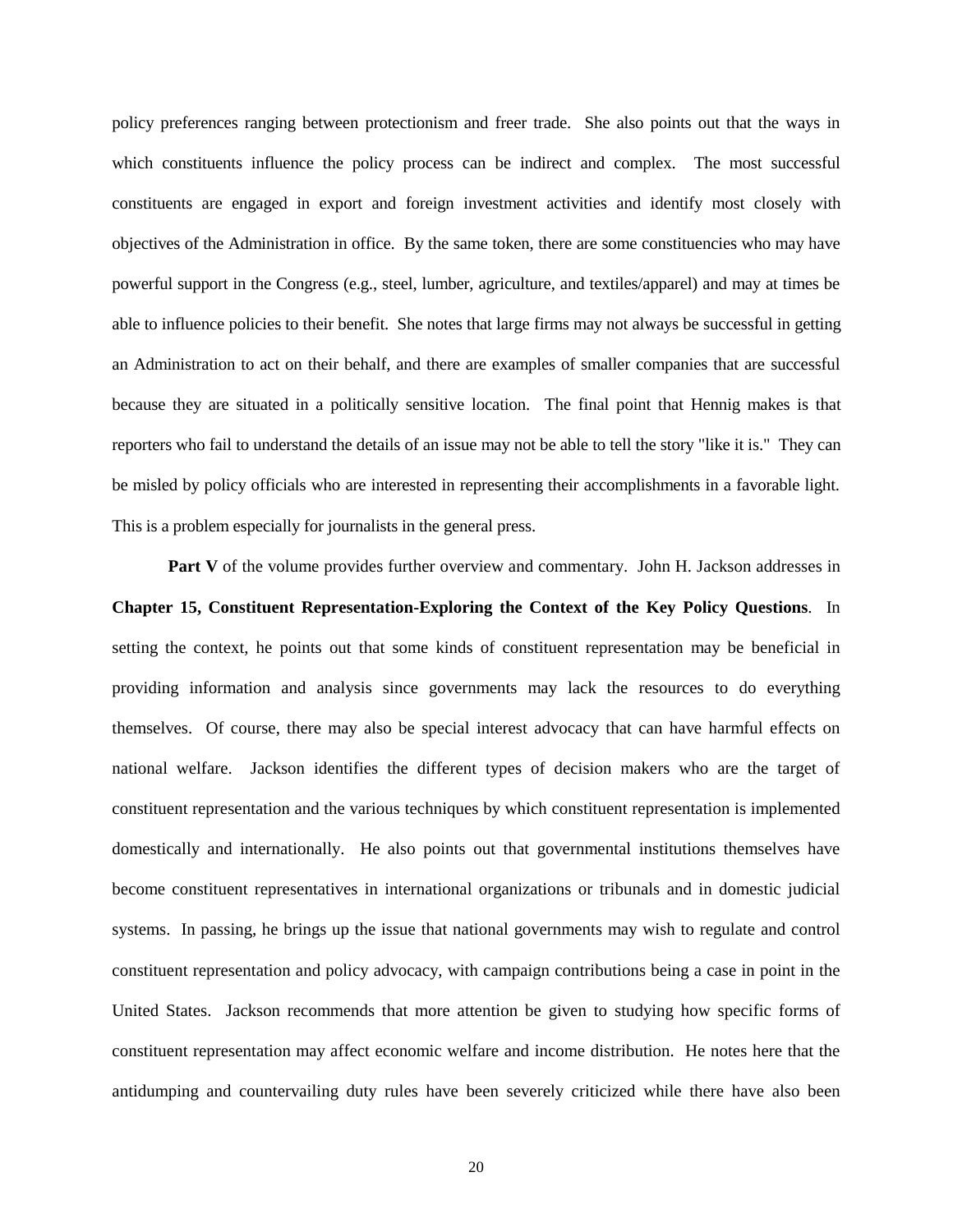efforts by some groups to change these rules to serve special interests. Jackson cites a second example of intellectual property protection that merits further study to determine how it may affect development of new ideas and techniques. A third example concerns the need for evaluation of the advocacy and implementation of environmental legislation and administrative actions. Finally, Jackson calls attention to the important roles that institutions and constitutions play and how they can be utilized to attain welfare enhancing results.

In **Chapter 16**, Marina v.N. Whitman discusses **U.S. Trade and Trade Policy: Challenges for the New Administration**. She identifies three challenges. The first involves regional issues relating to Latin America and Asia. Both Presidents Bush and Clinton had earlier promised an expansion of NAFTA, and it was widely expected that Chile would be the first to qualify. However, the Clinton Administration experienced difficulty in getting the Congress to go along, so that Chile's entry has been put on hold. For this now to go forward in the second Clinton Administration, it will most likely require fast-track negotiating authority, which is something that the Congress may not be in the mood to grant, particularly if it includes such things as labor and environmental standards. The Asian issues concern the United States trying to expand its access to Japan's market and how to deal with China on such matters as support for human rights, insufficient intellectual property protection, and discriminatory barriers involving imports and foreign direct investment. There are also important issues of national security at stake in U.S.-Asian relations. The second challenge relates to U.S. leadership in the WTO on a number of sectoral negotiations, pursuing the implementation of the various Uruguay Round agreements especially in agriculture and textiles/apparel, supporting and strengthening the use of the dispute settlement procedures, and working out negotiating strategies for new issues such as competition policy, trade and environment, and labor standards. The third and perhaps most important challenge is to institute domestic policy measures that will reduce protectionist pressures and continue the momentum for trade liberalization. Such measures include: appropriate macroeconomic policies with more flexible use of fiscal policy and avoidance of currency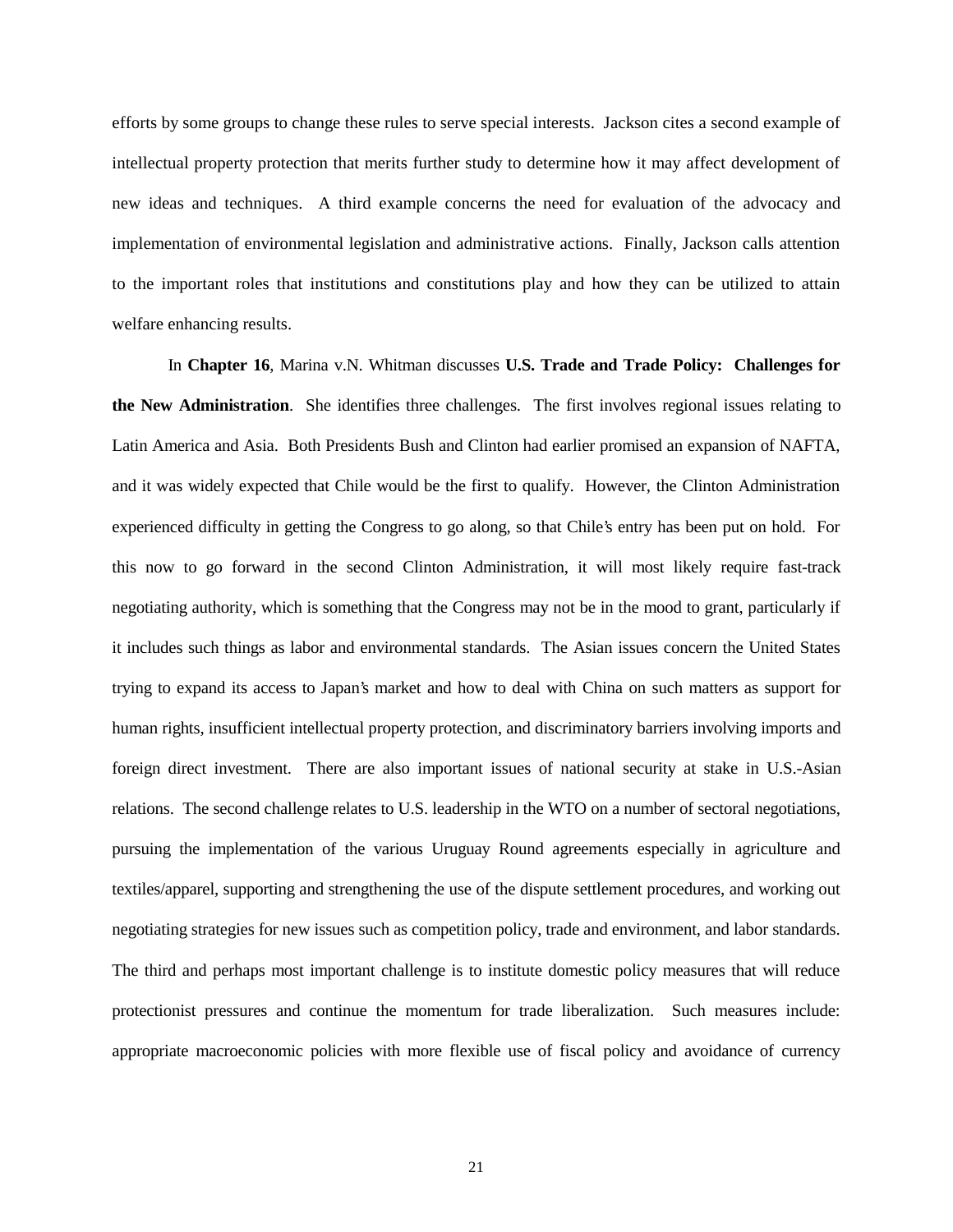misalignments; policies dealing with labor-market adjustments and problems of wage inequality; and effective implementation of growth policies.

Bruce Wilson provides an overview in **Chapter 17** of **Trade and the 105th Congress**. Trade was not high on the agenda of the 104th Congress in 1995-96 and not much was accomplished therefore. Wilson expects that there will be a reintroduction of many of the same legislative initiatives presented but not passed in the 104th Congress as well as Congressional oversight of U.S. global and regional trading arrangements. But he notes that there has been a definite erosion in the political support for freer trade in both the newly elected House and Senate, and this does not portend well for controversial legislation such as the renewal of fast track authority. Wilson sees China as representing the most significant trade issue facing the United States in the next several years. There is the question on what terms China might be approved for WTO membership, and how to deal with issues of human rights and continuance of Most Favored Nation (MFN) treatment of U.S. imports from China.

Jagdish Bhagwati concludes the volume in a **Summing Up** in **Chapter 18**.

[To be completed.]

#### **II. What Have (or Haven't) We Learned?**

When we organized this conference, our hope was to learn more about how international trade policy is really formulated in the United States. The papers written for the conference did provide an excellent overview both of what academic economists and political scientists have learned about this process, and of what goes on in the interactions between the many parts of government that are involved in trade policy and the many parts of the private sector that seek to influence them. The discussants' comments, and also the open discussion among conference participants, reinforced this impression that we were learning about the formation of trade policy from those who really make it happen. However, when the conference was over, we realized that it had provided us more questions than answers. It had become clear only that our understanding of the political process underlying trade policy is very limited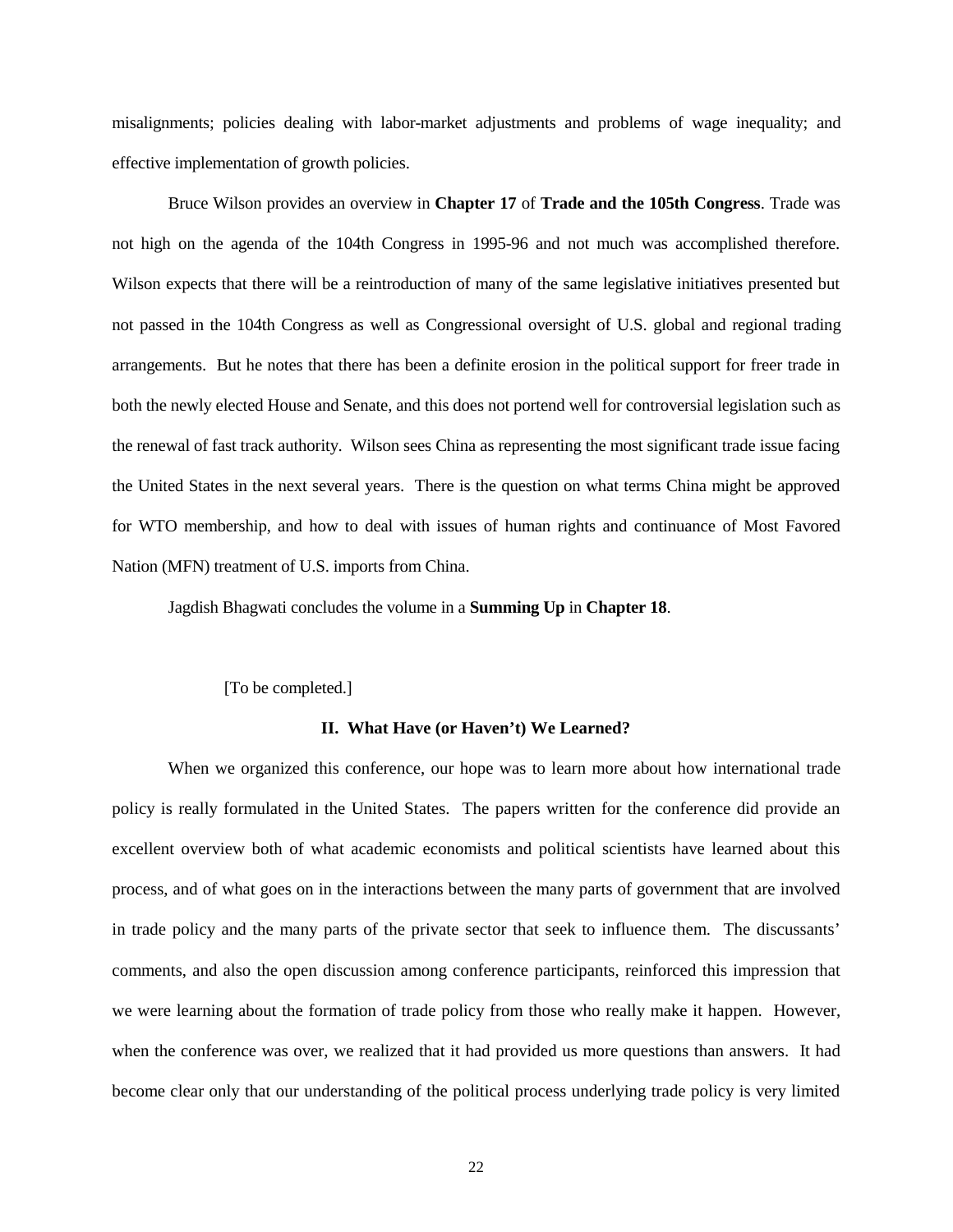and incomplete. Even those academic economists who are at the forefront of modeling this process acknowledge this, and we are very far from having a consistent theoretical framework that will make sense of all the fascinating bits of information that arose during the conference. In the end, perhaps, the greatest contribution that the conference may have made was to illuminate our ignorance rather than remove it.

In reflecting on the conference papers and discussion, therefore, what we have learned has not so much been answers to the questions we started out with, as that there are far more questions than we realized at the start. In particular, there are a number of issues of modeling and the role of different constituent interest groups that merit further exploration. These include the following:

- 1. Most political economy models are focused on the influence that industries have on trade policies, based upon their roles in the economy as competitors with imports or as exporters, and as employers of scarce versus abundant factors of production. Little, if any, attention has been given to the roles of the many other interest groups such as those identified in Chapter 2 below, and those represented in some of the later chapters in this volume. And yet we found that these other interest groups in many cases do believe themselves to have substantial stakes in trade policy, and some of them have begun in recent years to play increasingly prominent roles in the trade-policy process. Models of the political economy of trade policy will remain decidedly incomplete, and for some purposes misleading, until they take these other constituent interests into account.
- 2. There is the further question of whether the existing models accurately represent the role of the interest groups that they do involve. The lobbying process is realistically much more complicated than is allowed for in the existing political economy models, especially insofar as non-monetary interactions may be as important as monetary contributions. We recognize, and in fact learned from some of the early political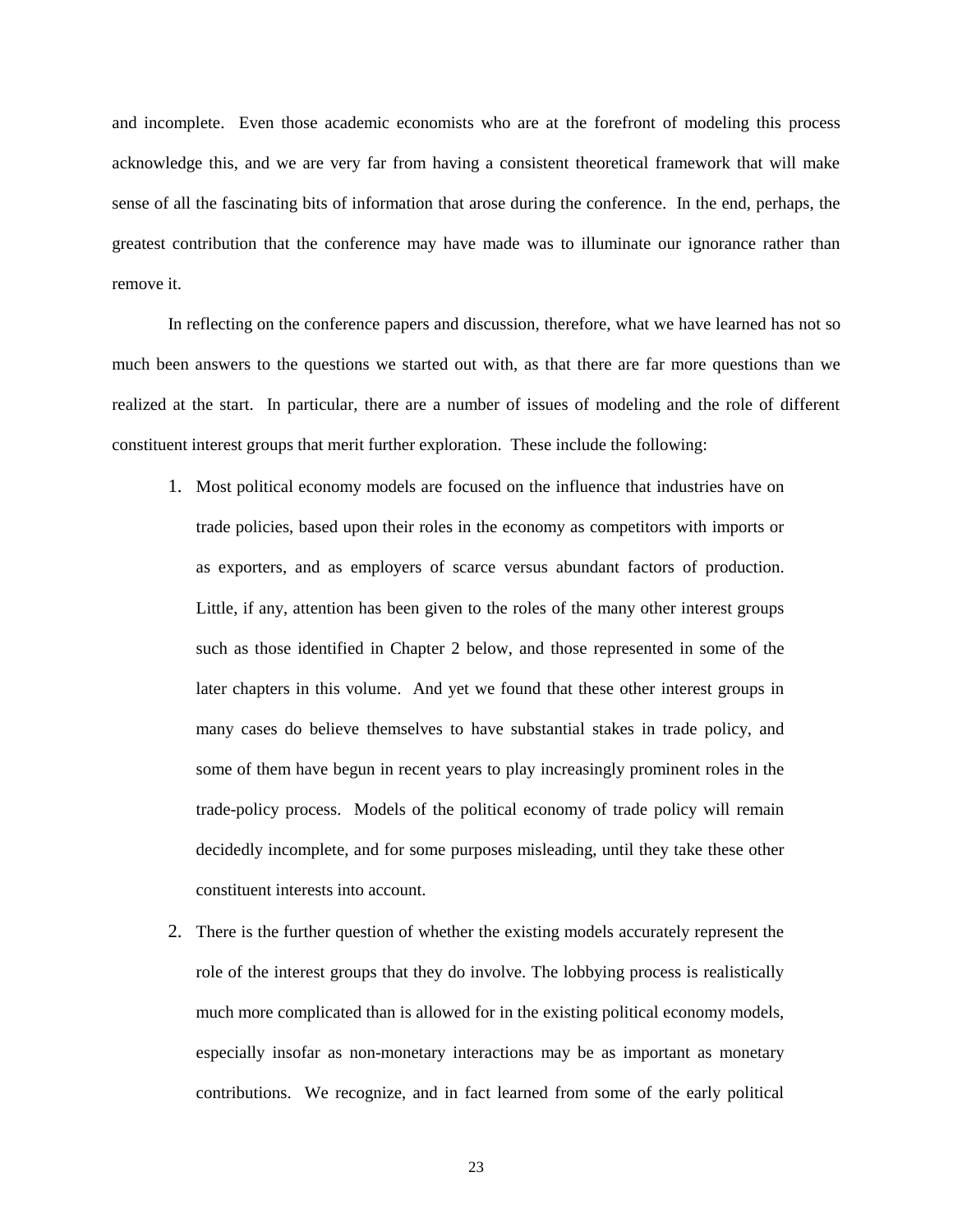economy models, that complication for its own sake will not help us much. But nonetheless it seems likely to be important that lobbying activities often require time and other resources as much as money, and that the motives of those involved may not be, as a first approximation, selfish. How much of this non-monetary lobbying activity goes on, and what is its form and avowed purpose?

- 3. Lobbyists apparently spend a great deal of their time and effort dealing with government bureaucrats rather than elected officials. Just what is it that both the lobbyists and the bureaucrats wish to achieve by virtue of these interactions?
- 4. Much of the political economy modeling has focused on the activities of importcompeting industries that are seeking protection. This ignores the fact that export industries are quite active in seeking access to foreign markets through the lowering of foreign barriers and other means. Indeed, the role of export interests is widely believed within the trade policy community to have been an important force favoring the trade liberalization that we have observed during the past fifty years under the GATT, and yet these export interests are only imperfectly dealt with, if at all, in our models. In particular, the export interests seem not to have taken the most obvious route to their own aggrandizement: pursuit of export subsidies. As a part of the broader issue of why the system settles on some policies and not others, we need better understanding of why export interests seek and get the help that they do.
- 5. There is considerable evidence from the sectoral studies that sectoral influences on trade policies have become less important over time. That is, the industries that have been most prominent in seeking and obtaining protection in the postwar period, such as textiles, autos, and steel, have seen much of that protection being phased out, without any obvious other industries replacing them, at least on the import competing side. This suggests a need to consider what the appropriate time horizon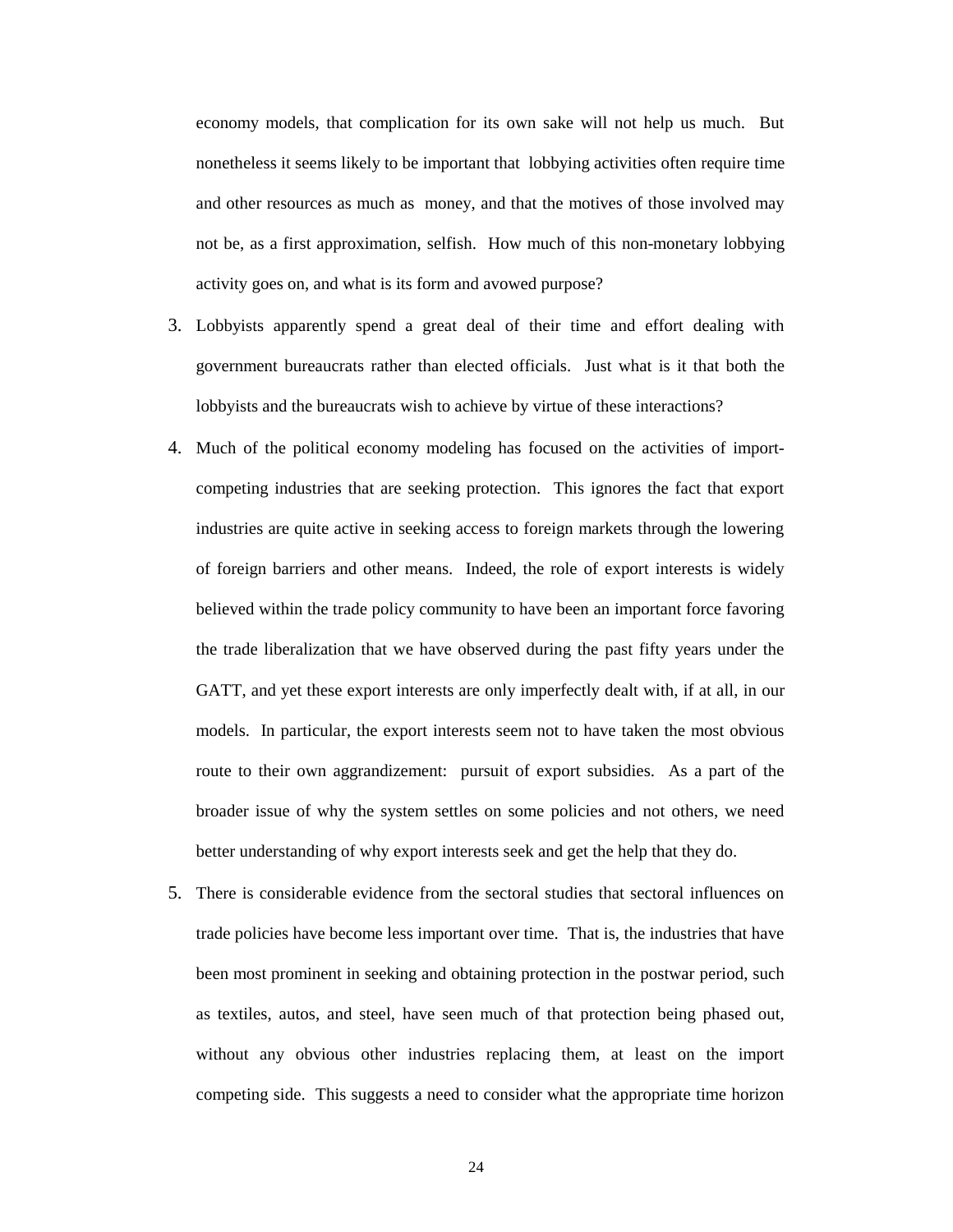is to use in modeling protection and to take into account those forces that tend to undermine special interests in the course of time.

- 6. Why are trade and not other policies used in particular circumstances? It is somewhat surprising that those who specialize in studying trade policy have so little to say about this important issue, beyond the second-best idea that trade policies are typically inferior to other policies for just about any purpose. The real world clearly does not share this view, and yet we still do not know why.
- 7. What are the future prospects for U.S. industries seeking protection? Have conditions changed so as to make import protection more difficult to obtain? What are the other forms of influence besides trade policies that may be used in the future by constituent interest groups?
- 8. How do existing trade laws and institutions shape or constrain the behavior of interest groups? Without including most interest groups in our models, there is no way we can address this question, and yet it is arguably of paramount importance. Interest groups have tremendous potential to do both good and ill to society at large, and which of these they do depends not only on their motives but also on the constraints and incentives that they face. Trade policies, especially, seem to offer unusual potential for unintended adverse consequences, and the institutional framework for trade policy can be designed to avoid those consequences or not. And yet, without understanding the motives and means of the interest groups affected, we cannot hope to design those institutions to foster positive outcomes.
- 9. How does the public form its views on trade issues? This may be at the heart of many of the issues raised above, since it often seems that it is public misunderstanding of the effects of trade and trade policy that encourages what economists almost uniformly view as mistakes in policy. Why is it so hard to educate